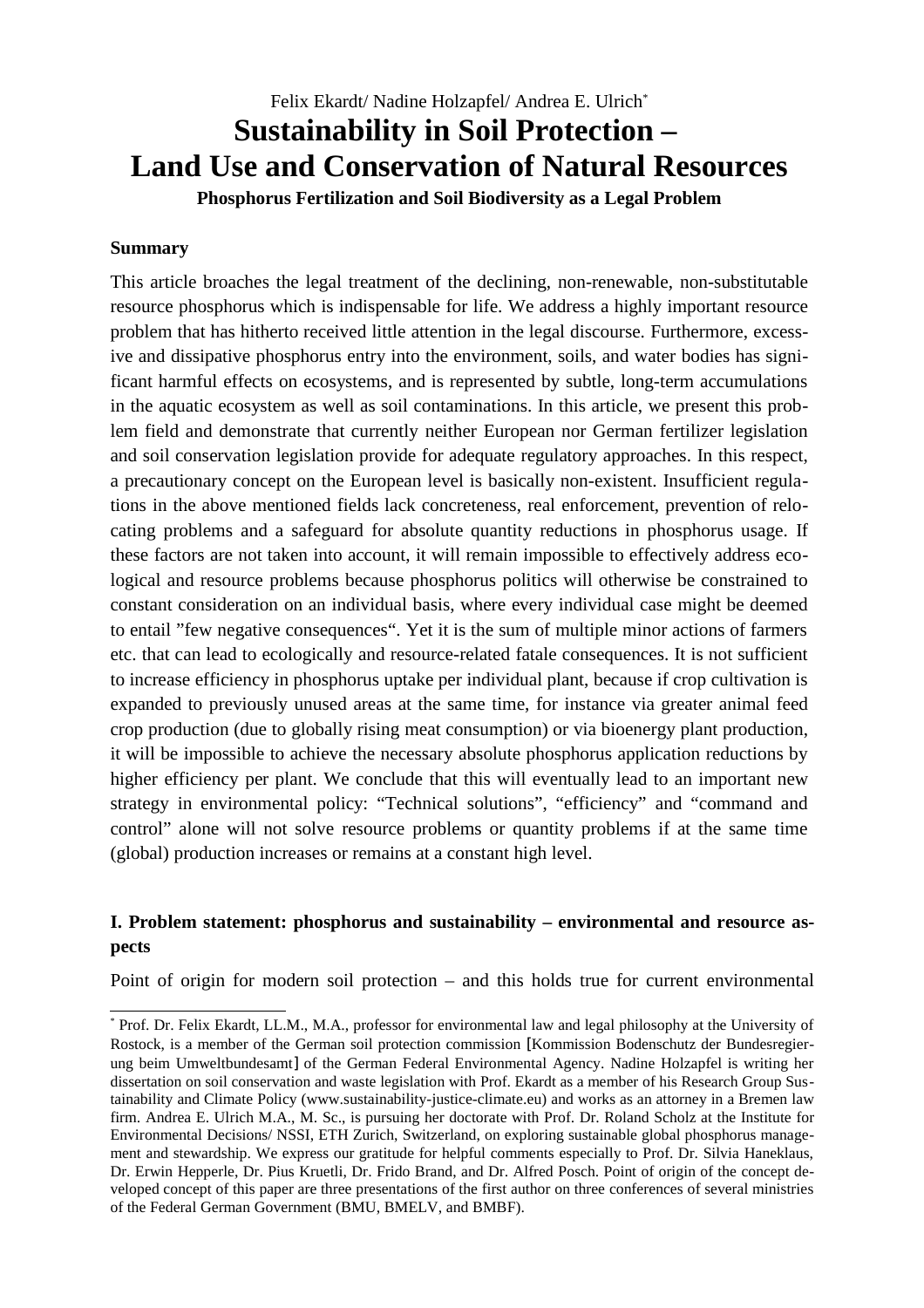policy in general – is the sustainability principle. Sustainability, as the terminological fusion of the claim for more intergenerational justice and global justice, has experienced a remarkable career over the last 15 years.<sup>1</sup> However, western societies are currently pursuing a lifestyle that is neither maintainable in the long term nor globally. At the same time, a major proportion of the world population lives in stark poverty. Key elements of sustainability are the increased usage of renewable resources according to natural renewal rates as well as conservative usage of non-renewable resources. The key nutrient phosphorus, indispensable for plant, human and animal life, is just such a non-renewable resource. To date, it has not received adequate public attention either as a resource or environmental issue; discussions have been limited to its role as an environmental pollutant. However, phosphorus is first and foremost a non-renewable, non-substitutable resource, whose currently uncertain and disputed long-term availability represents a basic threat to global food security.<sup>2</sup> This article is therefore dedicated to analyzing sustainability in soil protection by focusing on the macronutrient phosphorus. In doing so, it also takes on the problem of resource conservation, which represents the second most important global issue after climate change.<sup>3</sup> Our goal was to excerpt and highlight problems in phosphorus usage from a legal and policy perspective, taking into account the feasibility of long-term and global (hence sustainable) practice in handling.<sup>4</sup> Within this discourse, we briefly include, in a comparative manner, yet another neglected soil issue: soil biodiversity. Overall, an aggregated perspective will be constructed on how sustainability in soil protection can be moved forward.

Soil represents, together with water and air, an elemental prerequisite for life. Soil is part of the natural livelihood of humankind, serves as the nutritional basis for plants and animals and is production basis for foodstuff and animal feed.<sup>5</sup> As a non-renewable resource, its utilization must be aligned with the precept of sustainable management. Sustainable soil utilization calls for usage that is adjusted in manner and scope to the needs of the current generation; yet such global utilization requirements also call for soil functions to remain intact or to be improved

<sup>&</sup>lt;sup>1</sup> For detailed information on the sustainability principle and against the widely occurring suppression of the decisive space-time-dimension as well as its replacement by the three-pillar-formula, see Ekardt, Theorie der Nachhaltigkeit: Rechtliche, ethische und politische Zugänge [Theory of sustainability: legal, ethical and political perspectives], 2010; Ekardt, Zeitschrift für Umweltpolitik und Umweltrecht 2009, p. 223 et seq. These works stress sustainability not as a meaningless term representing everything good and desirable in the world but rather as a concept which transmits the following relatively concrete content: Justice (the requirement for "fair" regulations and organization structures for cohabitation) ought to incorporate time-space remote interests and concerns in a more potent way. This does not exclude other relevant interests such as "economic growth here and now" since weighing all relevant interests is crucial in finding justice. Yet concrete sustainability calls for a lasting and globally maintainable lifestyle. For a similar argumentational direction (albeit in part less clear) is taken in World Commission on Environment and Development (ed.), Our common future, 1987, p. 43; Lee, Nachhaltiger Bodenschutz – international, europäisch und national, 2006, p. 1.; Ott/ Döring, Theorie und Praxis starker Nachhaltigkeit [Theory and practice of strong sustainability], 2004; see also for critics on the current sustainability discourse Siemer, in: Ekardt (ed.), Generationengerechtigkeit und Zukunftsfähigkeit [Intergenerational justice and sustainability capability], 2006, p. 129 et seq.

<sup>&</sup>lt;sup>2</sup> See Cordell et al., Global Environmental Change, 2009, 292 (305) for global food security and declining phosphorus reserves.

<sup>&</sup>lt;sup>3</sup> The resource issue has many links to climate change, for example does the excessive use of finite fossil fuels as well as problematic forms of land use (e.g. deforestation, livestock farming, among others) present the climate problem in its very core.

<sup>4</sup> The text therefore presents a governance analysis; for details on its methodological combination of empirical investigations (however not in this case) as well as observations, secondary evaluation of empirical data by other researchers, thoughts on plausibility, theoretical conclusions, among others, see Ekardt/ Heitmann/ Hennig, Soziale Gerechtigkeit in der Klimapolitik [Social justice in climate policies], 2010, chapter II.

<sup>5</sup> For these and additional soil functions see Sparwasser/ Engel/ Voßkuhle, Umweltrecht: Grundzüge des öffentlichen Umweltschutzrechts,  $5<sup>th</sup>$  edition 2003, § 9 No. 2 et seq.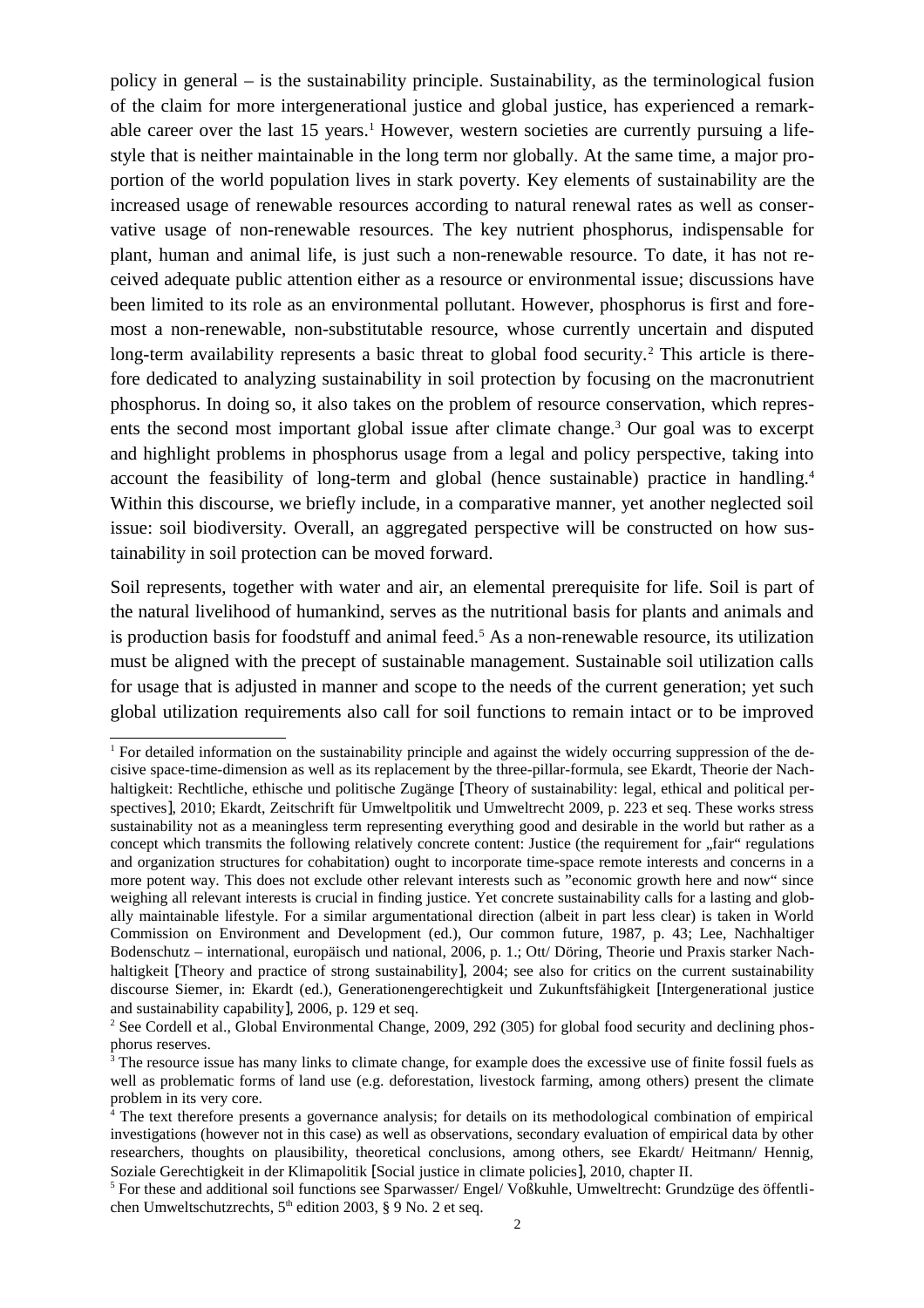on a long-term basis in order to secure their potentials and to enable future generations to fulfill their needs and choose their lifestyle freely. Maintaining or restoring soil functions in the long-term is also a declared goal of the national legislation, e.g. in Germany of the federal soil protection legislation (Bundes-Bodenschutzgesetz/ BBodSchG).<sup>6</sup> However, soil protection is in many ways still deficient and poorly sustainable. Unchangingly ongoing and hardly reversible, soil degradation continues at an alarming rate.<sup>7</sup>

For years, one of the most significant soil problems has been intensive and locally not well adapted soil management and cultivation practices, primarily carried out by conventional agriculture, especially in regard to large farms with intensive animal husbandry. For instance in Germany, 52 % of all land is used for agricultural purposes. Next to the deposition of airborne pollutants and the application of waste, relevant diffuse input of contaminants and nutrients occurs in the form of pesticide and fertilizer application in agriculture.<sup>8</sup> It is estimated that globally more than half of agricultural land can no longer be deemed fit for unrestricted use because of soil degradation.<sup>9</sup>

Agricultural crops require a pool of different mineral nutrients in different quantities for growth.<sup>10</sup> While these nutrients are present in most soils, only some fractions are directly available to plants. Moreover, with every harvest the soil is being further depleted further off its nutrients. Without their replacement, soils would become nutrient depleted and could no longer provide their natural functions.<sup>11</sup> Nutrients such as phosphorus, which are either unavailable in certain soils or consumed, need to be replaced by fertilizer application. For this purpose, different types of fertilizer are available, and can generally be classified as industrial fertilizer, farm fertilizer and secondary fertilizer.<sup>12</sup> Industrial fertilizers are those that do not originate from farms. Rather, they are being produced commercially as soil additives for the purpose of fertilization and need to be bought by farmers. Most industrial fertilizer is mineral fertilizer mainly for nutrient supply, providing high, precise concentrations of the main nutrients. These are nitrogen, phosphorus, potassium, calcium, magnesium and sulfur. In contrast to industrial fertilizer, the term farm fertilizer comprises on-farm-accumulating and applicable residues such as animal excrement, manure, slurry and similar by-products. These residues, predominantly of animal origin, are suited for fertilization due to their nitrogen, phosphorus and potassium content. The third category of fertilizers, secondary fertilizers, comprises human excreta, sewages sludge, struvite, and similar materials from municipal waste and other sources.

Modern agriculture (on the one hand crop farming, and on the other, hand animal husbandry with its considerable requirements for feed) often applies substantial amounts of phosphorus

<sup>&</sup>lt;sup>6</sup> Legislation on the protection against harmful soil modifications and clean up of contaminated sites (Bundes-Bodenschutzgesetz), dating from 17.03.1998, BGBl. I 1998, p. 502 et seq.

<sup>7</sup> SRU, Umweltgutachten 2008, No. 533.

<sup>8</sup> SRU, Umweltgutachten 2008, No. 485, 492.

<sup>9</sup> Compare Giger/ Humi/ Portner/ Scheidegger, GAIA 2008, p. 280 (281); also see Bongert/ Albrecht, GAIA 2008, p. 287 (288).

<sup>&</sup>lt;sup>10</sup> For this section, the contribution by Schnug/ Ekardt/ Haneklaus/ Schick, Ökologie & Cultivation 3/ 2008, p. 52 et seq. plays an important role as the original natural science input.

<sup>11</sup> For details see Sattelmacher/ Stoy, in: Blume (ed.), Handbuch des Bodenschutzes: Bodenökologie und -belastung. Vorbeugende und abwehrende Schutzmaßnahmen, 3<sup>rd</sup> edition 2004, p. 265 et seq.

<sup>&</sup>lt;sup>12</sup> Cf. for the different forms of fertilizer Kloepfer, Umweltrecht, 3<sup>rd</sup> edition 2004, § 19 No. 228; Härtel, Düngung im Agrar- und Umweltrecht: EG-Recht, deutsches, niederländisches und flämisches Recht, 2002, p. 48 et seq.; Finck, Dünger und Düngung: Grundlagen und Anleitung zur Düngung der Kulturpflanzen, 1979, p. 15 et seq.; SRU, special report [Sondergutachten] 1985, No. 406 et seq.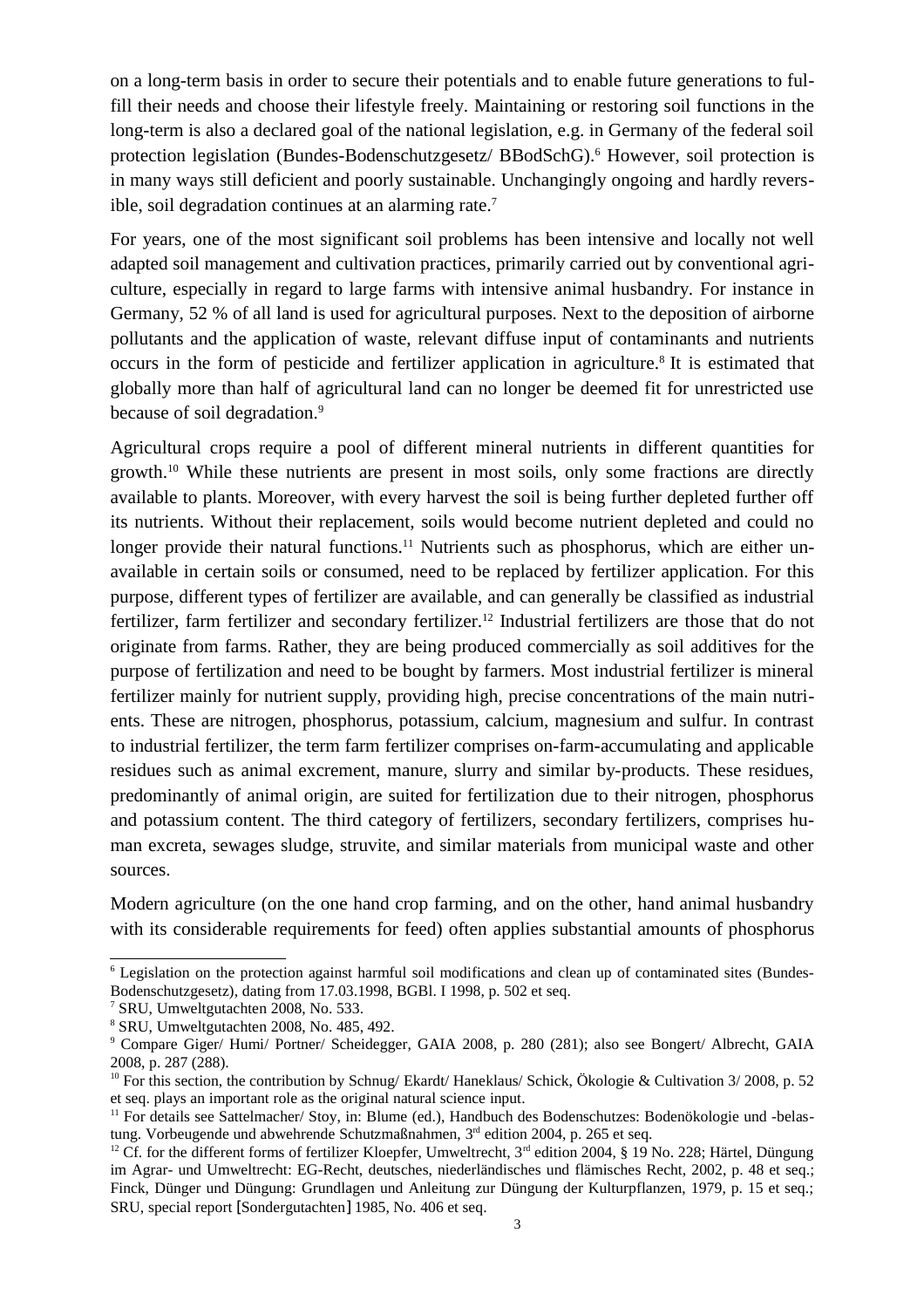fertilizer that is being manufactured from rock phosphorus. However, phosphorus resources are limited, geographically highly concentrated and declining both in terms of quantity and quality.13 Although the assured reserve base (which should not be confused with current reserves) amounts to 47 billion tonnes, its mining is currently considered to be economically and technically feasible only on a very rudimentary level.<sup>14</sup> Approximately 80 % of all mined rock phosphate in the world is being synthesized to mineral fertilizer for agricultural application; in 2009, this amounted to  $158^{15}$  million tonnes.<sup>16</sup> This makes modern agriculture highly dependent on phosphorus fertilizer and at the same time also highly vulnerable to shifts in supply. Germany for example does not have any deposits and therefore must import its necessary supply for industry and agriculture. In 2005, this corresponded to a total of 87 000 tonnes of unground phosphate rock, 79,9 % of which originated from Israel and 17,3 % from Russia.<sup>17</sup> Developed countries import great quantities of phosphorus from developing or emerging countries via inexpensive animal feed to cover the immense demand from intensive animal husbandry.

Ecological problems from intensive phosphorus application also arise in respect to the energy and climate balance. Phosphorus mining, processing and marketing from the extraction site to the farm require a great deal of energy and cause considerable emissions. Moreover, various adverse effects result for soils and water bodies. On the one hand, these are ascribed to heavy metals and radioactive substances often contained in fertilizers. In this respect, is important to note primarily uranium, which represents a direct (toxic and cancerous) peril for soil quality as well as for ground and drinking water.<sup>18</sup> On the other hand, fertilizer application often leads to additional nutrient accumulation in soils because nutrient uptake of plants is limited. On average, substantially higher amounts of phosphorus and nitrogen are being applied for yield growth than what plants actually require. Over the years, such practices have resulted in considerable phosphorus accumulation in German soils.<sup>19</sup> High natural levels of phosphorus in soils are already being steadily increased by consistently higher than required fertilizer supplies of phosphorus.<sup>20</sup> The main reason for these soil loadings are excessive farm balances generated by the application of inexpensive mineral fertilizer application, especially in intensive farming operations, and the increasing industrialization of animal husbandry and its re-

<sup>&</sup>lt;sup>13</sup> For details see Harben/ Kurzvart, Industrial Minerals, 1996. Naturally occurring phosphorus is limited in the environment. Its main appearance is in magmatic apatite or sedimentary phosphorite. Guano, or bird excrements, does no longer plays an important role in supply since its deposits have largely been depleted during the last century. Due to these geological prerequisites, phosphorus mining is concentrated in only a few countries. The most important deposits are found in China, Morocco/ Western Sahara, South Africa and the U.S. Currently known, minable reserves are estimated at 16 billion tonnes, of which more than two thirds are allotted to the above mentioned countries; cf. Jasinski, U.S. Geological Survey, Phosphate Rock, 2010.

<sup>&</sup>lt;sup>14</sup> For further barriers to future phosphorus rock mining, see Ulrich/ Malley/ Voora, Peak Phosphorus, 2009, p. 5 (17).

<sup>&</sup>lt;sup>15</sup> Cf. Jasinski, U.S. Geological Survey, Phosphate Rock, 2010.

<sup>&</sup>lt;sup>16</sup> Cf. IFA, Database, 2008.

<sup>&</sup>lt;sup>17</sup> Röhling, in: BAD (ed.), Rohstoffverfügbarkeit, 2007, p. 23.

<sup>18</sup> For environmental impairments of contaminants in fertilizers see SRU, Umweltgutachten 2008, No. 494, 497, 913 et seq.; SRU, Umweltgutachten 2004, No. 300 et seq.; for the uranium problem see Schnug/ de Kok (ed.), Loads and fate of fertilizer derived uranium, 2008; Ekardt/ Seidel, Natur und Recht 2006, 420 et seq.; for technical feasibility, applied extraction of uranium and its cost efficiency see Haneklaus/ Schnug, in: Schnug/ de Kok, Loads, p. 111 (126); Hu u.a., in: Schnug/ de Kok, Loads, p. 127 (133).

<sup>&</sup>lt;sup>19</sup> Currently, the overall application of fertilizers in Germany is slightly declining compared to an increase up until the late 1990s. Yet it still remains at early 1990s levels; compare SRU, Umweltgutachten 2008, No. 1004.

<sup>&</sup>lt;sup>20</sup> SRU, Umweltgutachten 2008, No. 494; SRU, Umweltgutachten 2004, No. 291; SRU, Umweltgutachten 2000, No. 474; Härtel, Düngung, p. 51.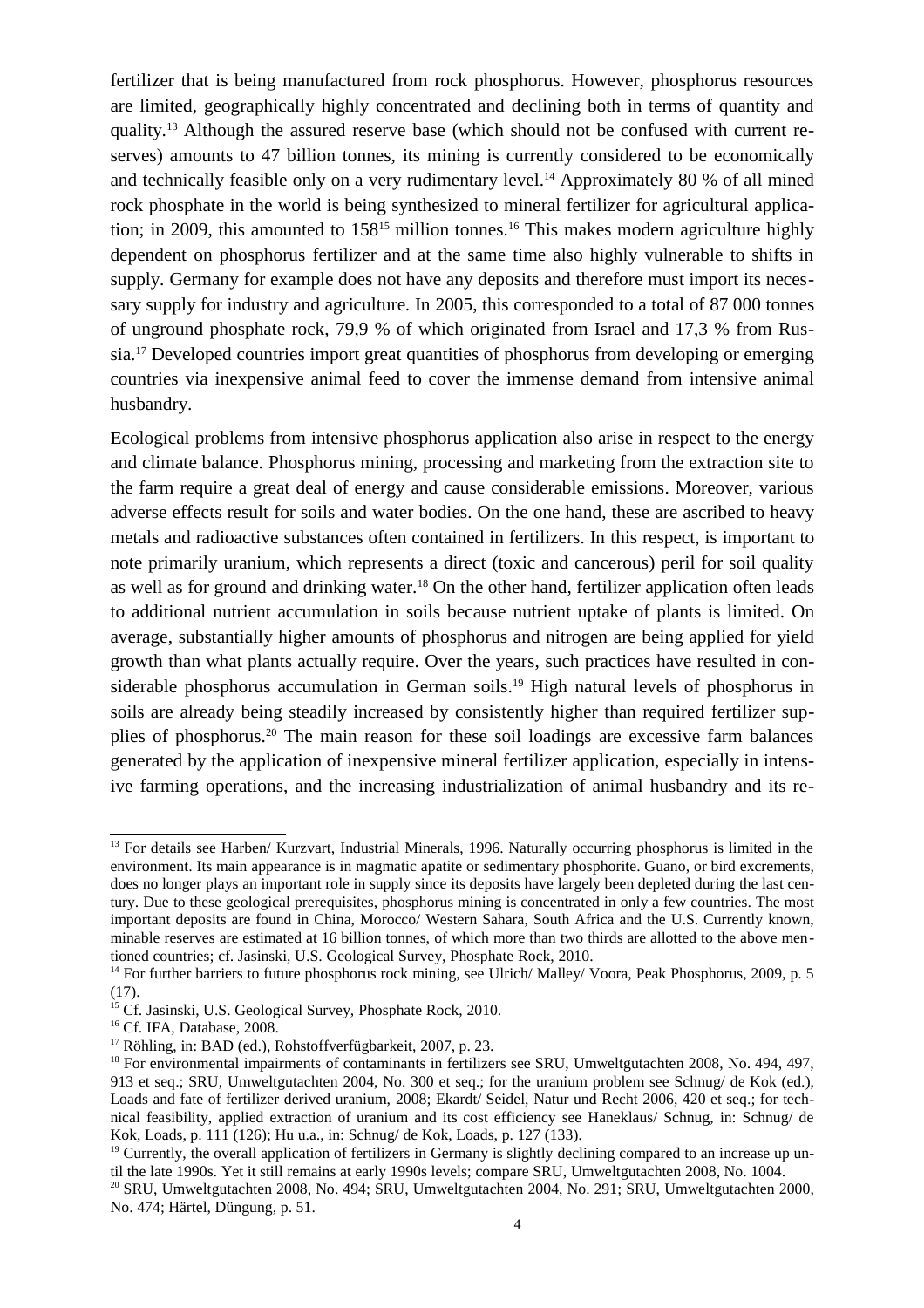lated necessary waste disposal of enormous amounts of produced slurry.<sup>21</sup> In soils, overapplication of fertilizers adds to soil acidification, which in return results in reduced capacities of soils to filter and buffer nutrients and contaminants. Moreover, it impairs soil fertility. Exceeding site-specific absorption capacities generally leads to long-term, sometimes even irreversible impairments. Further, it derogates ground water, surface water, climate and the natural environment.<sup>22</sup> Fertilizer application enhances the growth of particular plants only, but leads to the loss of other less-responsive plants and dependant animals. This is also one reason why intensive agricultural practices are blamed for the loss of biodiversity.<sup>23</sup> If phosphorus input exceeds the adsorption capacity of soils, then phosphorus is being transported within the soil matrix into the ground water.<sup>24</sup> Even more than groundwater, surface water is being affected by diffuse phosphate entry. Half of this load originates from diffuse sources, of which approximately 90 % emanates from agricultural lands. <sup>25</sup> One consequence of this increased, anthropogenic phosphorus entry is the massive bloom of toxic blue-green algae in surface waters and oceans, or generally speaking, eutrophication, which also substantially harms biodiversity.<sup>26</sup> This can be observed for example in the Baltic Sea.<sup>27</sup>

When it comes to phosphorus, we not only need to deal with the ecological problems mentioned but also with the massive, already briefly outlined resources challenge. In comparison with other resources such as oil and gold, global phosphorus reserves that can be considered economically viable for mining are alarmingly limited; moreover, new deposits or mines often have a lower degree of quality and higher fractions of the radioactive or toxic heavy metals uranium and cadmium. Predictions as to how long global resources will last depend among other variables on the profitability of mining, and henceforth on the market price and its fluctuations. Further, they vary according to the underlying calculation methodology. Yet most scientific literature on the subject suggests 50 to 100 years.<sup>28</sup> We have already pointed out that besides undesirable accumulations in soil, there are massive phosphorus losses into

 $21$  SRU, Umweltgutachten 2008, No. 1004; SRU, Umweltgutachten 2004, No. 298.

<sup>&</sup>lt;sup>22</sup> SRU, Umweltgutachten 2008, No. 494; Härtel, Düngung, p. 52.

<sup>23</sup> Sparwasser/ Engel/ Voßkuhle, Umweltrecht, § 6 No. 14; Giger/ Humi/ Portner/ Scheidegger, GAIA 2008, p. 280 (281); Weins, Zeitschrift für Umweltrecht 2001, p. 247 (248); Schink, Umwelt- und Planungsrecht 1999, p. 8 (9).

 $24$  SRU, Umweltgutachten 2004, No. 317. This problem is especially relevant in sandy soils because they naturally have reduced adhesion capacity; compare Härtel, Düngung, p. 52 and 354.

<sup>&</sup>lt;sup>25</sup> Schink, Umwelt- und Planungsrecht 1999, p. 8 (9); for older data cf. Hoffmann, Phosphorus and nitrogen input from agriculture into the Baltic Sea, especially by suspended particles of water bodies, 1979, p. 58 et seq. Phosphorus enters water bodies mainly by water and wind erosion. Problems of soil erosion have become worse over the last years. One contributary factor was the vast transition of grasslands to arable land in many parts of Germany as well as the resulting removal of hedges and wind breaks against wind erosion during the last decades. Current agricultural practices accelerate soil erosion since crop cultivation often does not allow for year-round vegetation cover. The existing risk is even increased by inappropriate cultivation practices; cf. Sattelmacher/ Stoy, in: Blume, Handbuch, p. 280.

 $26$  World Resources Institute, World hypoxic and eutrophic coastal areas, 2009; Schink, Umwelt- und Planungsrecht 2004, p. 8 (10); for exceeding thresholds in ecosystems Scheffer/ Carpenter/ Trends in Ecology & Evolution 2003, p. 648 (656).

<sup>&</sup>lt;sup>27</sup> One of the largest *dead zones* worldwide is located in the Baltic Sea. Dead zones are areas characterized by oxygen content too low to sustain aquatic life due to eutrophication. Since their first appearance in the 1970s, the number of dead zones has increased to over 400 in 2008; cf. NASA, Science Focus, 2009 or Pelley, Environmental Science & Technology 2004. Together with other nutrients, 36.000 tonnes of phosphorus from agriculture enter the Baltic Sea each year; cf. Paulsen/ Volkgenannt/ Schnug, Landbauforschung 2002, p. 211 (218).

<sup>&</sup>lt;sup>28</sup> The point in time when demand will exceed industrial mineral fertilizer production has been termed "peak phosphorus", similar to "peak oil" for oil`s peak production prognosis, cf. Gilbert, Nature 2009, p. 716 (718): 125 years (with an annual predicted increase of 2,5-3 %); Vaccari, Scientific American, 2009, p. 54 (59): 90 years; Cordell/ Drangert/ White, Global Environmental Change 2009, p. 292 (305) predict the peak already for 2034.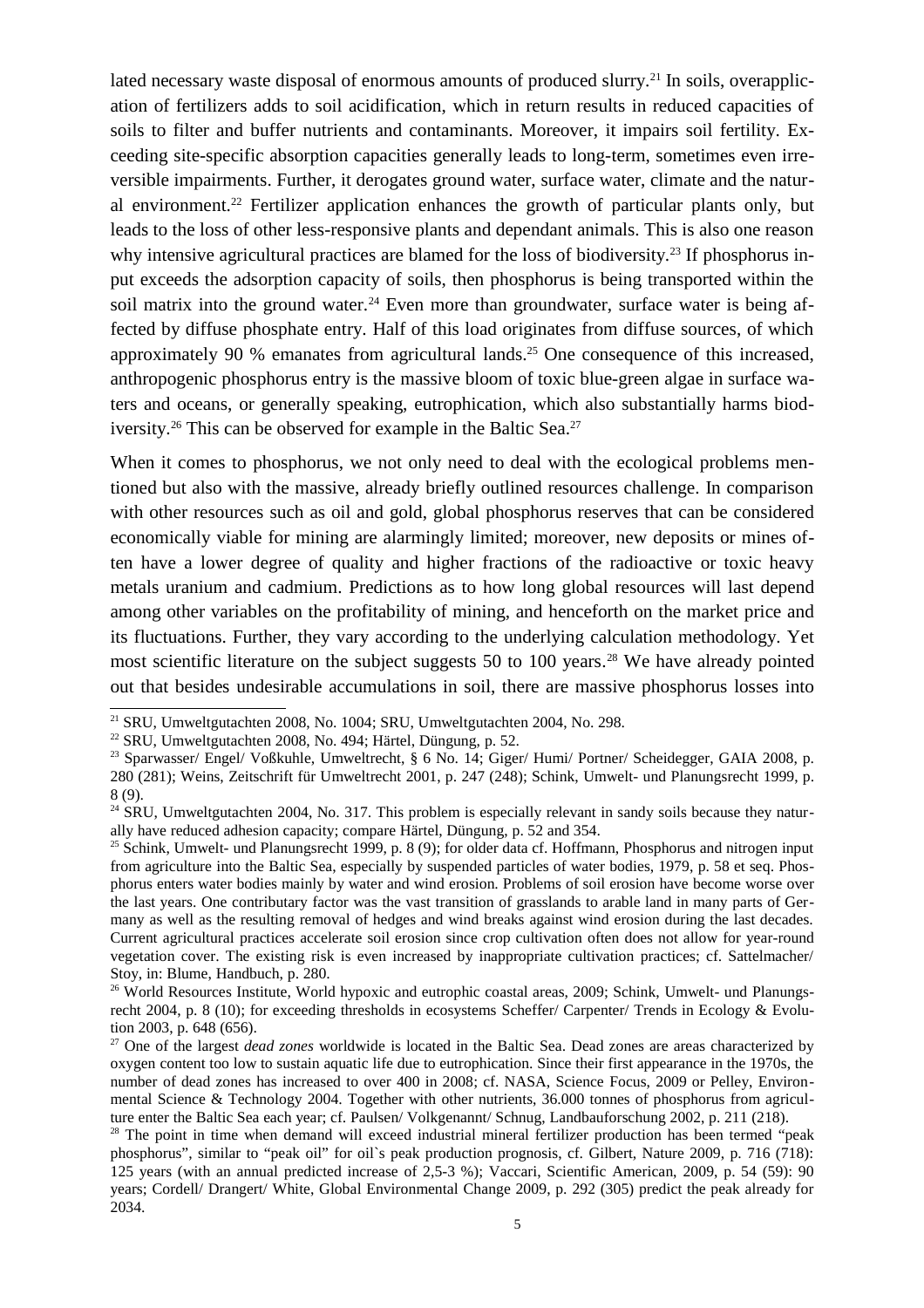aquatic ecosystems. This all leads to implications for ensuring universal peace (which is often addressed within the odd phrase of "geopolitical aspects") as well as for social distributive justice, on the national and on the global level. We will come back to the latter aspect in the final section.

From environmental and resources perspectives, closed-loop phosphorus cycles, such as those in agriculture, as well as phosphorus recycling will have play a fundamental role in the future. Compared to conventional agriculture, organic farming generates enhanced nutrient cycles (it also tends to have a better profile in respect to uranium contamination). Moreover, animal density is lower, animal feed is possibly produced on-site, and neither very little nor no industrial or synthesized fertilizer are applied. Obviously, the uranium problematic is nonetheless existent, insofar as that current EU regulation permits the application of (non plant-available) rock phosphate<sup>29</sup> in organic farming; however, the ratio is smaller because fertilization is carried out to maintain soil fertility rather than to correspond to expected plant needs. In contrast, it is difficult to recycle phosphorus back into the system without causing harmful effects, such as is the case when sewage sludge is applied to agricultural land in order to preserve mineral phosphorus fertilizer. Despite these barriers, improved technological methods are increasingly in place.<sup>30</sup> For the following it is important to keep all these aspects in mind when we analyze the challenges and limits of legislative regulations. We will further consider possible additional positive effects on soil, water, nature conservation and health resulting from a change in agriculture that goes beyond conventional practices.

#### **II. Administrative regulation in phosphorus fertilization**

How does legislation respond to this issue? Unlike nitrogen, phosphorus from agricultural sources is not subjected to a European regulatory approach. Also on the national level, where there are only isolated environmental regulations; conservation of natural resources is even less considered. This will be demonstrated this in the following section. Further, we will illustrate how overall limitations of possible administrative regulations (command and control/ Ordnungsrecht) in respect to the issue (and later alternatives thereof) can be interpreted.**<sup>31</sup>**

## **1. Applicability of diverse regulations in soil conservation, water, waste and fertilizer legislation**

Regulations on phosphorus usage are set up at the interface of soil protection, water, fertilizer and waste legislation. Technically speaking, these domains work with regulatory requirements, hence with orders and prohibitions ("command and control"). EU regulations are thus still missing inasmuch as that no soil framework directive has been enacted so far (but has been planned several times).**32** For this reason our focus shifts to the national level, exemplified in German legisation. In respect to the ecological damage and resources perspective, one

<sup>&</sup>lt;sup>29</sup> This is certainly a regulation which needs to be reconsidered when taking sustainability aspects into account. We thank Silvia Haneklaus for this information.

<sup>30</sup> Cf. Schnug/ Ekardt/ Haneklaus/ Schick, Ökologie & Landbau 3/2008, p. 52 et seq.

<sup>&</sup>lt;sup>31</sup> Where appropriate, we will refer to a number of other publications (mainly in respect to climate protection) where the question of "quantitative control or administrative criteria regulation" as well as questions on the theory of sustainability, justice and governance are further elaborated.

 $32$  For further details on this discussion see Valentin/ Beste, Der kritische Agrarbericht [The critical agrarian report] 2010, p. 178 (179 et seq.).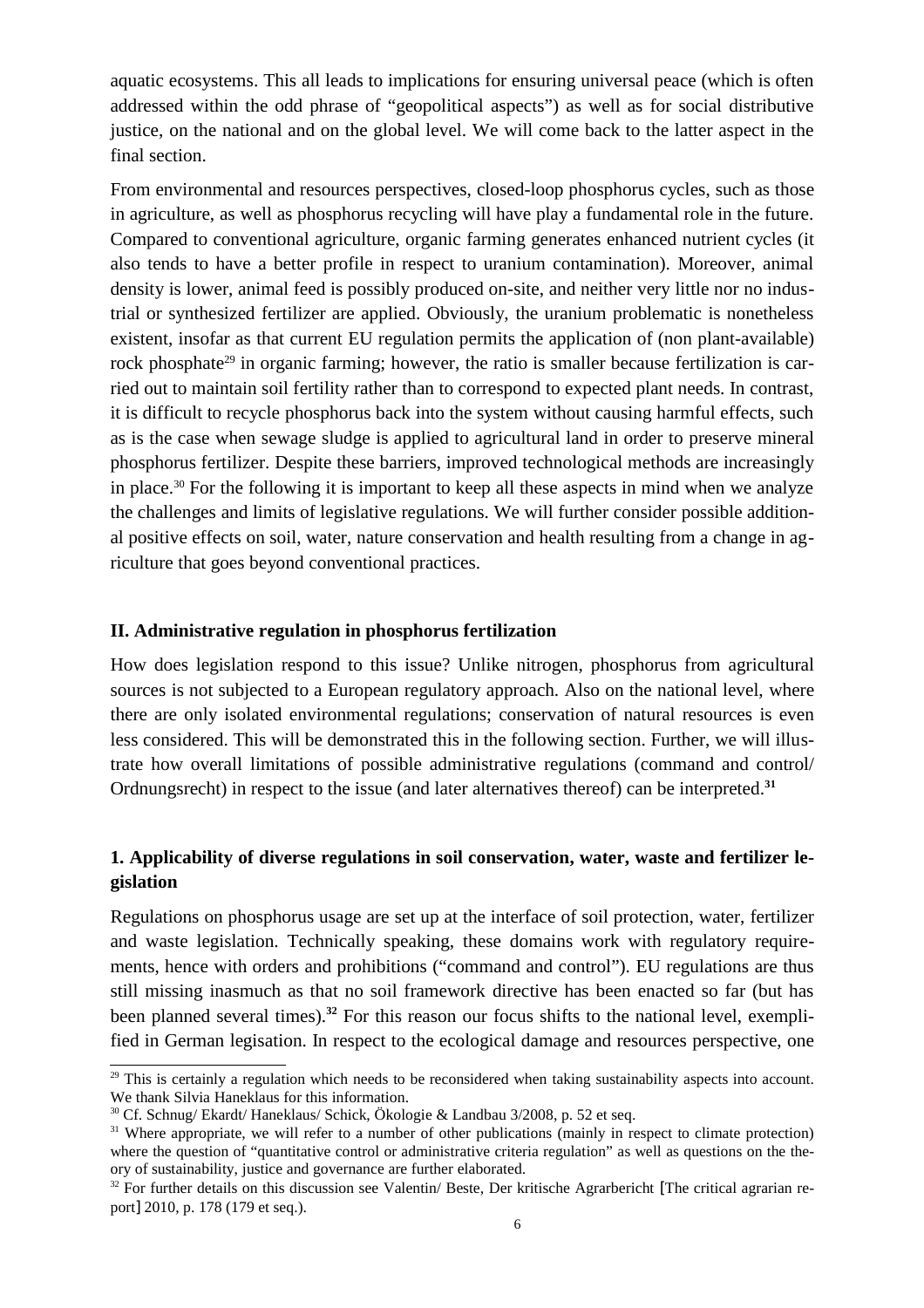might well expect the phosphorus issue to be placed within soil protection legislation because the function of the BBodSchG stated in § 1 is the sustainable safeguarding or rehabilitation of soil functions. To achieve these goals,  $\S 1 S$ , 2 BBodSchG demands that "harmful soil alterations need to be held off"; moreover, "provisions need to be taken against adverse soil impacts" (precautionary principle). In principle, this law is just applicable for adverse soil changes and brownfields according to § 3 para. 1 BBodSchG. While the scope of application is positively described, numerous soil-related activities are directly excluded. This concerns the regulations stated in numbers 1 to 11 of the exclusion catalogue, insofar as they regulate soil impacts. If such a behavior is subject to these special regulations, that may have direct or indirect consequences for soil functions in respect to § 2 para. 2 BBodSchG, then they obtain primary application. This is also the case if the overriding regulation lags behind the standard of the BBodSchG.<sup>33</sup>

Focusing on agricultural fertilization, two normative complexes become relevant to which the BBodSchG is subsidiary if impacts on soil are regulated. According to § 3 para. 1 no. 1 BBodSchG, this is on the one hand regulations concerning the effect of recycling management and waste legislation on the application of waste to utilize as secondary fertilizer or as farm fertilizer and laws enacted on the basis of the recycling management and waste legislation as well as the sewage sludge regulation. The second relevant normative complex, on the other hand, is § 3 para. 1 no. 4 BBodSchG, "regulations of the fertilizer and plant protection legislation".

Requirements for recycling management in agricultural fertilization are covered in § 8 KrW-/AbfG<sup>34</sup>. § 8 Abs. 1 KrW-/AbfG contains the power to enact a non-parliamentary regulation (Verordnung) on the part of the German federal government . Accordingly, by statutory order, the federal government can determine "requirements to secure the correct and unharmful application in accordance with para. 2". In individual cases it is possible, pursuant to § 8 para. 2 KrW-/AbfG for the application of secondary fertilizers or farm fertilizers on agricultural, silvicultural or horticultural soils, to mandate "prohibitions or limitations according to characteristics such as constitution and composition of soils, area and timing of application, and natural habitat" as well as "analysis of waste or farm fertilizer or soils, methods to pretreat these materials or other appropriate methods." By using the term "unharmful application", it is referred to § 5 para. 3 sentence 3 KrW-/AbfG. Accordingly, an application is deemed to be carried out without harm "when waste composition, level of pollution and method of disposal are not likely to impair the public interest" (Gemeinwohl).

A definition of "public interest" – without which the term would be meaningless<sup>35</sup> - is given within the principles of waste disposal compatible with common welfare, stated in § 10 para. 4 sentence 1 KrW-/AbfG. An impairment of the public interest is particularly given when the "soil is affected in a destructive manner." This also holds true for waste disposal.<sup>36</sup> Therefore, § 8 KrW-/AbfG regulates impacts on soil. With the creation of the BioAbfV<sup>37</sup>, which states

<sup>&</sup>lt;sup>33</sup> Cf. Sondermann/ Hejma, in: Versteyl/ Sondermann, BBodSchG,  $2<sup>nd</sup>$  edition 2005, § 3 No. 15.

<sup>&</sup>lt;sup>34</sup> Legislation on the advancement of the recycling economy and securing environmental friendly waste disposal [Kreislaufwirtschafts- und Abfallgesetz], September 27, 1994, BGBl. I 1994, p. 2705 et seq.

<sup>&</sup>lt;sup>35</sup> On the criticism of the term "public interest" as well as on legal perspectives without this term, see Ekardt, Wird die Demokratie ungerecht?, 2007, chapter IV E.

<sup>&</sup>lt;sup>36</sup> In respect to the dispute on direct, analogous or application aligned to environmental interests, see Frenz, KrW-/AbfG,  $3<sup>rd</sup>$  edition 2002, § 5 No. 80 et seq.

 $37$  Regulation on the reclamation of bio waste of agricultural, sivicultural or horticultural soils [Bioabfallverordnung] of 21.09.1998, BGBl. I 1998, p. 2955 et seq.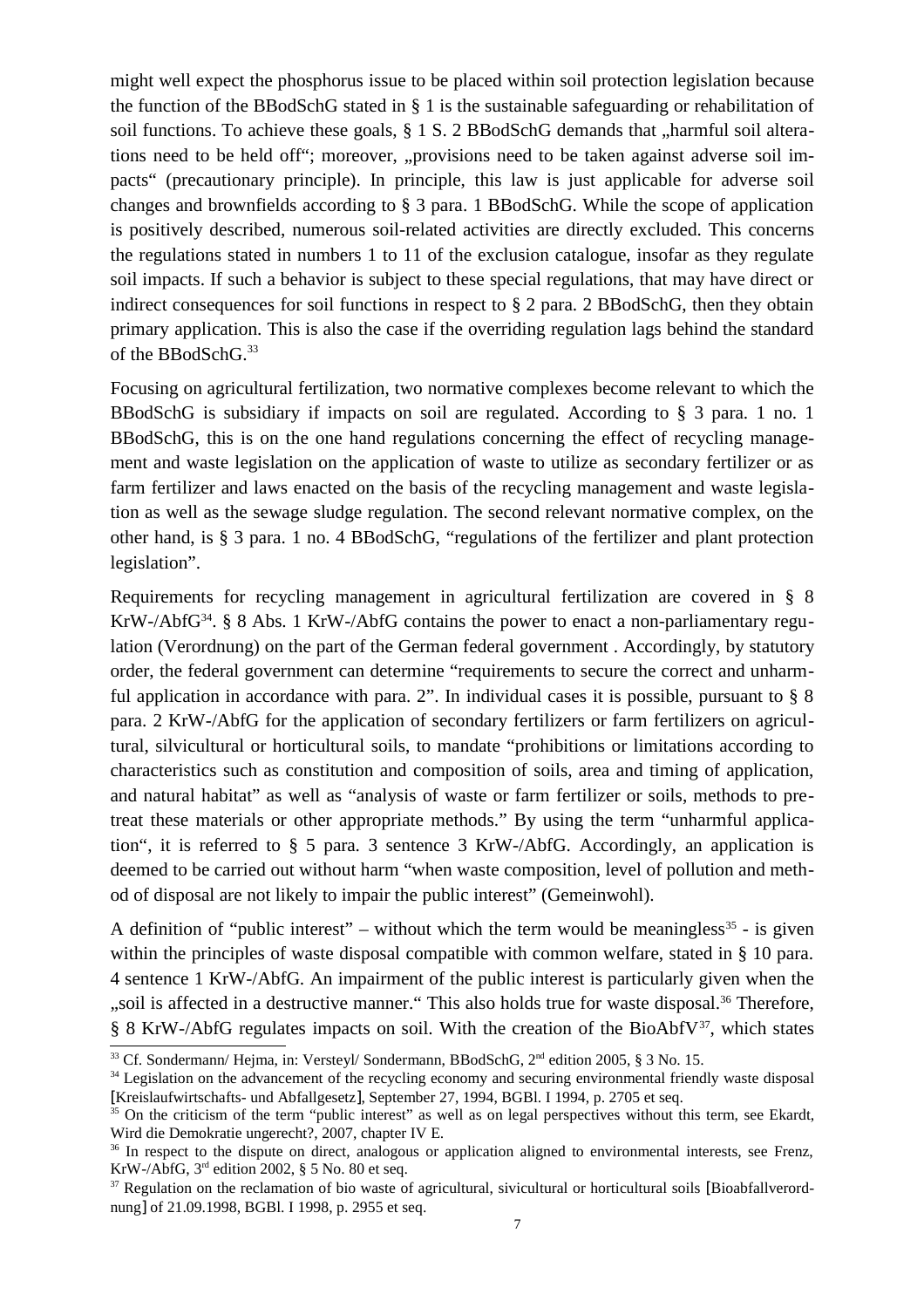the requirements for application of bio waste and compost on soils, this has recently<sup>38</sup> led to a priority handling proceeding soil protection legislation.

The same holds true for AbfKlärV<sup>39</sup> on the grounds of  $\S$  15 Abs. 2 AbfG a.F. The topic of regulation subject is the usage of sewage sludge<sup>40</sup> according to  $\S$  1 Abs. 1 no. 2 AbfKlärV. Prerequisite for its legitimate application is according to § 3 para 1 section 1 AbfKlärV "not to impair the public interest and that application methods, timing and quantity are aligned to the plant nutrient requirement under consideration of soil nutrient content and organic substances as well as of location and cultivation conditions". Accordingly, soil protection<sup>41</sup> against phosphorus-induced ecological damage is addressed by both BioAbfV and AbfKlärV.

Besides regulations of the waste legislation relevant to slurry and sewage sludge, regulations of fertilizer legislation and hence regulations on mineral fertilizer also precede the BBodSchG insofar as that they regulate impacts on soils. Among these are  $\text{DüngG}^{42}$ , which has replaced DüngMG<sup>43</sup> without substantially altering its content, as well as those regulations which were enacted on its basis. DüngMG contains regulations in respect to the marketing and application of fertilizers. Fertilizers are legally defined in § 2 no. 1 DüngG as substances which are intended to be applied directly or indirectly to crops in order to enhance and improve their growth, yield or quality. According to § 5 Abs. 1 DüngG, they are only allowed to be marketed commercially if they comply with the stated requirements, conform to the specifications of European law, and most importantly do not compromise the natural environment. The requirements for fertilizer approval are concretized in  $DiM<sup>V44</sup>$ . Accordingly, fertilizers must be harmless in respect to causing damage to plants, plant products or soils. The same is true for the application of approved fertilizers. Pursuant to § 3 para. 2 DüngG, they are only allowed to be applied according to the code of good practice (gute fachliche Praxis). This implies that "fertilization method, quantity, and timing must be aligned to plant and soil needs in consideration of existing plant-available nutrients and organic substances in soils as well as location and cultivation preconditions". In respect to applying fertilizers, there are also regulations being developed concerning soil impact; this implies that fertilizer directives override the BBod-SchG.

Regulations on secondary, farm and mineral fertilizer within BioAbfV, AbfKlärV, DüngG, and DüMV have precedence over the BBodSchG insofar as they are complied with.45 According to this legislative concept, it is only possible to fall back to the BBodSchG when it is already too late for the protection of soils, that is to say when harmful soil alterations have already taken place.<sup>46</sup> This is further highlighted in § 17 BBodSchG, which, in respect to agri-

<sup>38</sup> Cf. Hipp/ Rech/ Turian, BBodSchG, 2000, § 3 No. 87; a different opinion is held by Frenz, BBodSchG, 2000, § 3 No. 10, who does not deem necessary the remittal of a concrete regulation necessary.

<sup>&</sup>lt;sup>39</sup> Sewage sludge regulation [Klärschlammverordnung] of April 15, 1992, BGBl. 1992, p. 912 et seq.

<sup>40</sup> Sewage sludge is defined in § 2 Abs. 2 Satz 1 AbfKlärV as "sludge produced during the treatement of waste water in waste water treatment plants including appendant complexes dealing with further waste water treatment, also dehydrated, dried or in other manner treated."

<sup>41</sup> Frenz, BBodSchG, § 3 No. 19; Brinkmann, § 3 BBodSchG – Geltung, Subsidiarität und Ausschluss, 2008, p. 92; Meinert, Zur Subsidiarität des Bundes-Bodenschutzgesetzes, 2005, p. 82.

<sup>42</sup> Fertiliser legislation (Düngegesetz/ DüngG) of January 9, 2009, BGBl. I 2009, p. 54 et seq.

 $43$  Fertilizer law of November 15, 1977, BGBl. I 1977, p. 2134 et seq.

<sup>44</sup> Regulation on the marketing of fertilizers, soil additives, cultural substrates and plant additives (Fertilizer Ordinance) [Düngemittelverordnung] of December 16, 2008, BGBl. 2008, p. 2524 et seq.

<sup>45</sup> Landel/ Vogg/ Wüterich, BBodSchG, 2000, § 3 No. 10; cf. also Ekardt/ Seidel, Natur und Recht 2006, p. 420 (423).

<sup>&</sup>lt;sup>46</sup> Härtel, Düngung, passim; Ekardt/ Seidel, Natur und Recht 2006, p. 420 (423); Ekardt/ Heym/ Seidel, Zeitschrift für Umweltrecht 2008, p. 169 (174).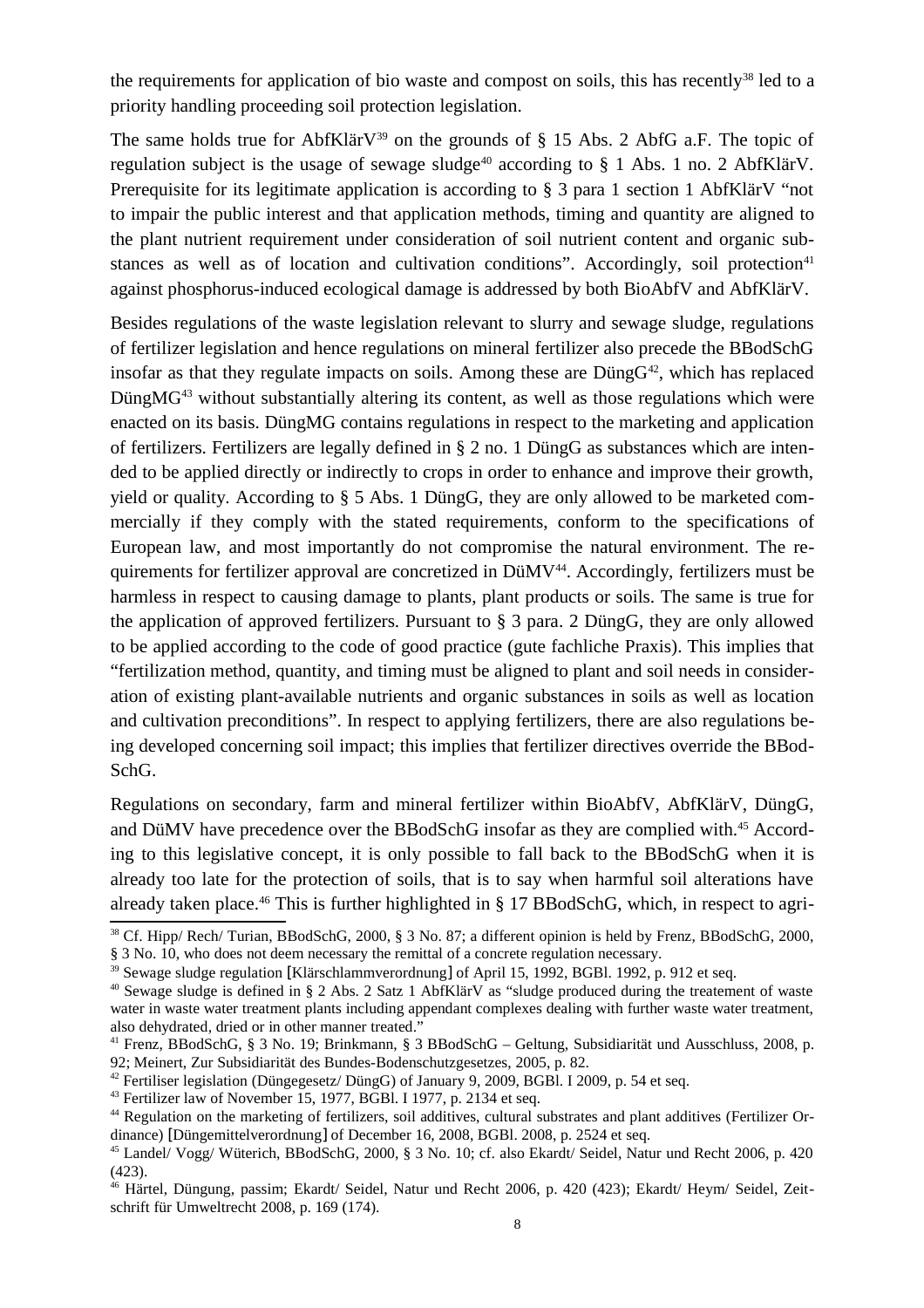culture, again only points to the code of good practice as a requirement. This basically means that it disclaims any precautionary requirements – which are the subject of this norm – from the outset (incidentally based on the authorization for official assertion of such requirements).<sup>47</sup>

Neither European nor German water legislation<sup>48</sup> (regulated particularly in the European  $WFWD<sup>49</sup>$  and in the German  $WHG<sup>50</sup>$  introdue much change: In respect to ecological hazard, water legislation is not explicitly subsidiary to fertilizer or waste legislation. Nonetheless, it does not include concrete regulations for agriculture and fertilization according to its current interpretation. Those passages on drinking water quality and various thresholds refer to obligations toward compliance with certain standards by the drinking water supplier, which have to clean (only) the drinking water, yet not by the farmer. Further, the general regulations on the quality of surface waters and ground water would only be applied against phosphorus fertilization if fertilization was considered as water usage – which is contrary to common legal belief. A priori, neither water nor soil protection legislation take the *resource* aspect of the phosphorus problem into account.<sup>51</sup>

# **2. Concrete legal requirements for fertilizer application – regulation deficits and its reasons**<sup>52</sup>

The question on resource and environment-related phosphorus regulations is hence directed towards waste and fertilizer legislation. Pursuant to § 3 para. 2 DüngG, fertilizers are only allowed to be applied in accordance to the "code of good practice". The intended purpose of fertilization according to this principle is to ensure necessary nutrient supply to the plant as well as to maintain and enhance soil fertility. According to § 3 para. 2 DüngG, fertilization alignment must correspond with type, quantity and timing of plant and soil needs in consideration of existing plant-available nutrients and organic substances in soils as well as location and cultivation preconditions, whereas high quality and low cost products should be produced. This is concretized in the DüngV<sup>53</sup> which was enacted on the basis of § 3 para. 3 DüngG. There it is specified that the appropriate fertilization needs to be determined before every fertilization application (§ 3 Abs. 1 DüngV) and that application timing and application quantity should be chosen in such a manner that plants obtain nutrients in a timely and quantitative manner which corresponds to the identified need (§ 3 Abs. 4 DüngV). Moreover, there is an obligation to carry out soil analysis to determine the soil-inherent available nutrient

<sup>47</sup> For more information, see Ekardt/ Heym/ Seidel, Zeitschrift für Umweltrecht 2008, p. 169 (174 et seq.); also on pesticide legislation.

<sup>48</sup> On this and the following aspect in respect to agriculture, see Ekardt/ Heym/ Seidel, Zeitschrift für Umweltrecht 2008, p. 169 (176 et seq.); Ekardt/ Weyland/ Schenderlein, Natur und Recht 2009, p. 388 (392 et seq.), respectively with additional references.

 $49$  Directive 2000/60/EG of the European Parliament and Council of October 23, 2000 for the creation of a legal framework for measures of the union in water policy (Wasserrahmenrichtlinie), ABl. L No. 327, p. 1.

<sup>&</sup>lt;sup>50</sup> Legislation on the regulation of the water budget (Wasserhaushaltsgesetz); July 31, 2009, BGBl. I 2009, p. 2585 et seq.

<sup>&</sup>lt;sup>51</sup> Provisions on the European Cross Compliance do not change anything in our current findings; see Ekardt/ von Bredow, in: Leal (ed.), The Economic, Social and Political Aspects of Climate Change, 2010 (forthcoming).

 $52$  On governance or regulation deficits as generic term for regulation and enforcement deficits, see Ekardt, Steuerungsdefizite im Umweltrecht: Ursachen unter besonderer Berücksichtigung des Naturschutzrechts und der Grundrechte – zugleich zur Relevanz religiösen Säkularisats im öffentlichen Recht, 2001, p. 38 et seq.

<sup>&</sup>lt;sup>53</sup> Regulation on the application of fertilizers, soil additives, cultural substances, and plant additives according to the principles of the code of good practice in fertilization (Fertilizer Ordinance) [Düngemittelverordnung] of February 27, 2007, BGBl. I 2007, p. 221 et seq.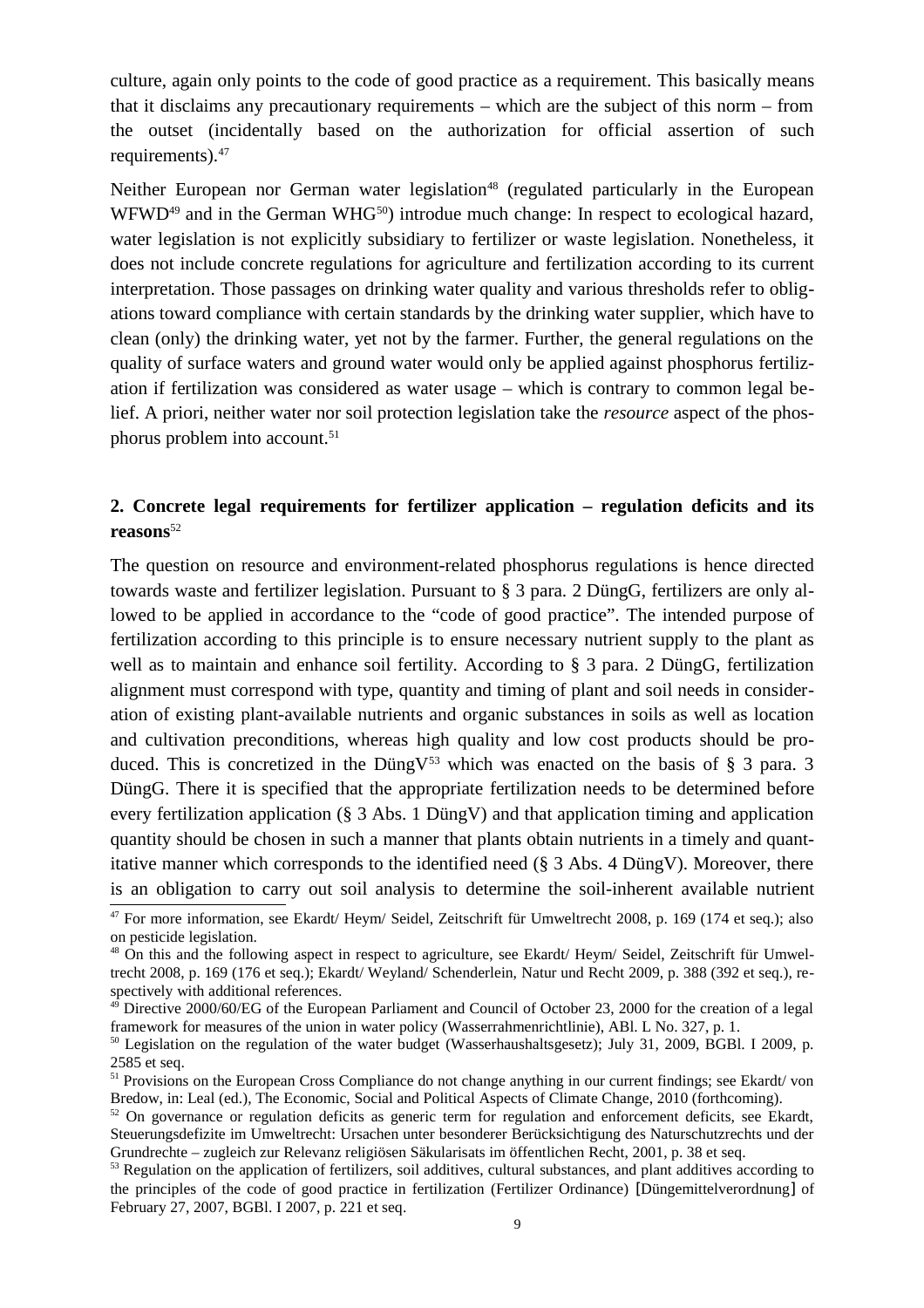quantity (§ 3 Abs. 3 DüngV), a ban on applying fertilizers with high nitrogen or phosphate content during winter months (§ 4 Abs. 5 DüngV) as well as on water-saturated, flooded, snowcovered or frozen soils (§ 3 Abs. 5 DüngV). In order to prevent nutrient run-off, a minimum-distance from surface waters must be maintained (§ 3 Abs. 6 DüngV).

In order to prevent overfertilization especially with phosphorus, the following regulations are additionally provided: According to § 3 Abs. 3 no. 2 DüngV, available phosphorus contents in soils must be identified by the farm at least every six years. In addition, the farmer must prepare an operational nutrient comparison on an annual basis, amongst others, for phosphorus. This can be done either in the form of a balance sheet or as an aggregated "Schlagbilanz". Both must be provided to the appropriate agricultural authority upon request, as is stated in §§ 5 Abs. 1 and 6 para. 1 DüngV. As long as this nutrient comparison does not exceed, on average, an operational nutrient surplus of 20 kg per hectar during the last six fertilization years, it is being assumed according to § 6 para. 2 no. 2 DüngV that the application quantity corresponded with plant requirements and, as a result, was carried out in accordance with the code of good practice.

With respect to the application of the overriding fertilization legislation it is encouraging that the amendment of the DüngV has led to the tightening of current legislation in several points. At this time, for example, more stringent regulations are in place in respect to obligations for more appropriate fertilization, periods when fertilizers cannot be applied, and the minimum safety distance to water bodies has been extended. Admittedly, many regulations of the DüngV are too general and too poorly defined  $54$  to fulfill the code of good practice. Simply speaking, they do not go far enough. We want to illustrate this with the example of nutrient balance implementation, where nutrient input and output are compared to a certain reference value and time period. The resulting total is an important indicator for the environmental impact by nutrients. It is regulated by § 5 para. 1 DüngV to establish a nutrient balance sheet for a certain area. Such a balance sheet compares the nutrient input in the form of industrial or farm fertilizer on a given area to the output in the form of crops. Since this approach does not require a livestock balance sheet (Stallbilanz), and since for its calculation guide values can be used, it is only of limited value for animal husbandry (which is the major environmental problem with regard to phosphorus) and difficult to check.<sup>55</sup>

Furthermore, current administrative law has not taken account of any resources regulation in respect to phosphorus. Using farm and secondary fertilizers such as sewage sludge, which is regulated in the BioAbfV and AbfKlärV, can help to conserve scarce phosphorus resources and add to a stable nutrient balance. However, their application threatens to trigger nutrient excess and accumulation of harmful substances in soils because fertilizers are often loaded with heavy metals. Moreover, the acceptable discharge is aligned to how many contaminants are contained in dry matter and how much of dry matter is deployed per hectare. This allows for loads which can be significantly higher than what is being extracted. There is no real regulation for the problem of increasingly excessive levels for ecosystems – not for excessive resource deprivations resulting from high user rates in feed and strongly expanded livestock farming; ecological regulations do exist, however they are inadequate, as will be further illus-

<sup>54</sup> SRU, Umweltgutachten 2008, No. 971.

<sup>55</sup> SRU, Umweltgutachten 2008, No. 1005. Apart from this, not all operations are obliged to establish a balance. The exemptions in § 5 Abs. 4 DüngV note that due to the area size, on average, 47 % of the operations and at least 5 % of agricultural area are exempted from complying with the obligation to establish a nutrient balance, SRU, Umweltgutachten 2004, No. 309.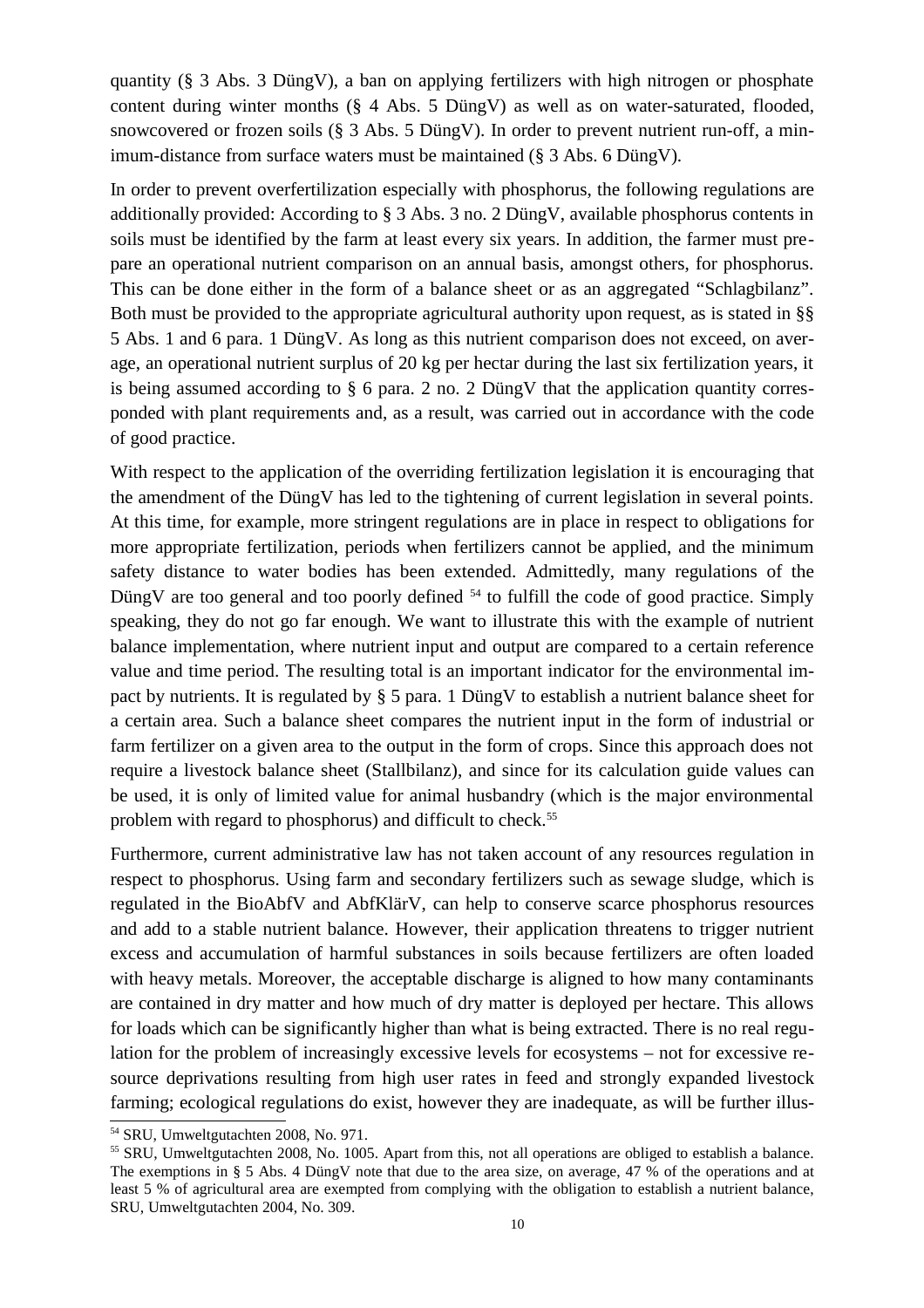trated in the following.

We can therefore summarize here that in order to stress the gap-closing functions<sup>56</sup> of the BBodSchG, § 3 BBodSchG with its eleven amendments was created. As a consequence of their priority handling, vital areas of both quantitative and qualitative soil conservation are exempted from the scope of application of the legislation<sup>57</sup> - as is the case with fertilizer use. Likewise, water legislation relies upon regulations of the waste and fertilizer legislation. As has been shown, fertilizer legislation hardly aims at environmental protection and sustainable resource use.58 The level of fertilization is mainly measured by economic criteria.59 Regulations take soil conservation and phosphorus application rudimentary into account in only a rudimentary way, if at all, since they are seen as only "maintaining and enhancing soil fertility", and hence exclusively the soil function of being a basis for food production. Other soil functions are not mentioned. Generally speaking, large nutrient surpluses are still accepted for the element phosphorus. As a resources problem, it has essentially not even been broached in the law fields analyzed for this paper. Yet also from the contamination perspective, most uses are only weakly or, rather, not at all regulated: Uranium as a contaminant is currently largely unregulated. $60$  The same holds true in waste management, which does not provide sufficient concrete regulations for phosphorus as an environmental or resource problem. The resource problem is tackled with the usage of sewage sludge, but in a very limited manner and with considerable ecological and potentially health-threatening side effects. This could be said to an even greater extent for the production and the subsequent use of animal secondary resources resulting from intensive animal husbandry. Neither does it do anything to come to terms with the analyzed long-term risks, nor does it prevent a continued deterioration of soil quality.<sup>61</sup>

A further point of criticism is the still inadequate implementation of the - already weakly ambitious - legal prerequisites. These implementational shortcomings exist on the one hand toward of the normative addressee, i.e. the individual farmer. The farmer is in the middle of a trade-off between economic and ecological interests. This conflict of aims might well be even more pronounced than in other areas of economic activity due to the income situation in agricultural soil cultivation. Since long-term quality conservation of soils represents the necessary basis for securing lasting yields, one would generally assume a farmer's motivation to maintain good soil conditions. Instead, his behavior is often oriented towards short-term profit expectations.<sup>62</sup> Moreover, the European agricultural subsidy system still rewards a short-term perspective by primarily emphasizing primarily quantity in agricultural production, and hence

<sup>59</sup> Cf. Sattelmacher/ Stoy, in: Blume, Handbuch, p. 265 et seq.

<sup>56</sup> Print Document of the German Federal Parliament BT-Drs. 13/ 6701, p. 20; last general comments also Schrader, Umwelt- und Planungsrecht 2008, p. 415 et seq.

<sup>&</sup>lt;sup>57</sup> On the criticism of the bill compare Peine, Umwelt- und Planungsrecht 1997, 53 (56 et seq.); Peine, Deutsches Verwaltungsblatt 1998, p. 157 (161). After its implementation, SRU, Umweltgutachten 2008, No. 516; SRU, Umweltgutachten 2000, No. 444 et seq.; Peine, Umwelt- und Planungsrecht 2003, p. 406 et seq.; Ekardt/ Seidel, Natur und Recht 2006, p. 420 et seq.; Ekardt/ Lazar, Altlasten-Spektrum 2003, p. 237 et seq.

<sup>58</sup> SRU, Umweltgutachten 2008, No. 516; Ekardt/ Seidel, Natur und Recht 2006, p. 420 (425); Peine, Umweltund Planungsrecht 2003, p. 406 (408); Kloepfer, Umweltrecht, 3<sup>rd</sup> edition 2004, § 19 No. 226.

<sup>60</sup> Cf. Ekardt/ Schnug, in: Schnug/ de Kok, Loads, p. 209 (216); Ekardt/ Seidel, Natur und Recht 2006, p. 420 et seq. An exemtion are thresholds for uranium in drinking water, which however do not affect any change in the distribution of uranium.

<sup>61</sup> SRU, Umweltgutachten 2008, No. 516; Peine, Deutsches Verwaltungsblatt 1998, p. 157 (161); Ekardt/ Heym/ Seidel, Zeitschrift für Umweltrecht 2008, p. 169 (175).

 $62$  It would otherwise be hard to explain why farmers have not taken preventive action towards the diagnosed ecological and resources-political phosphorus problem on their own accord.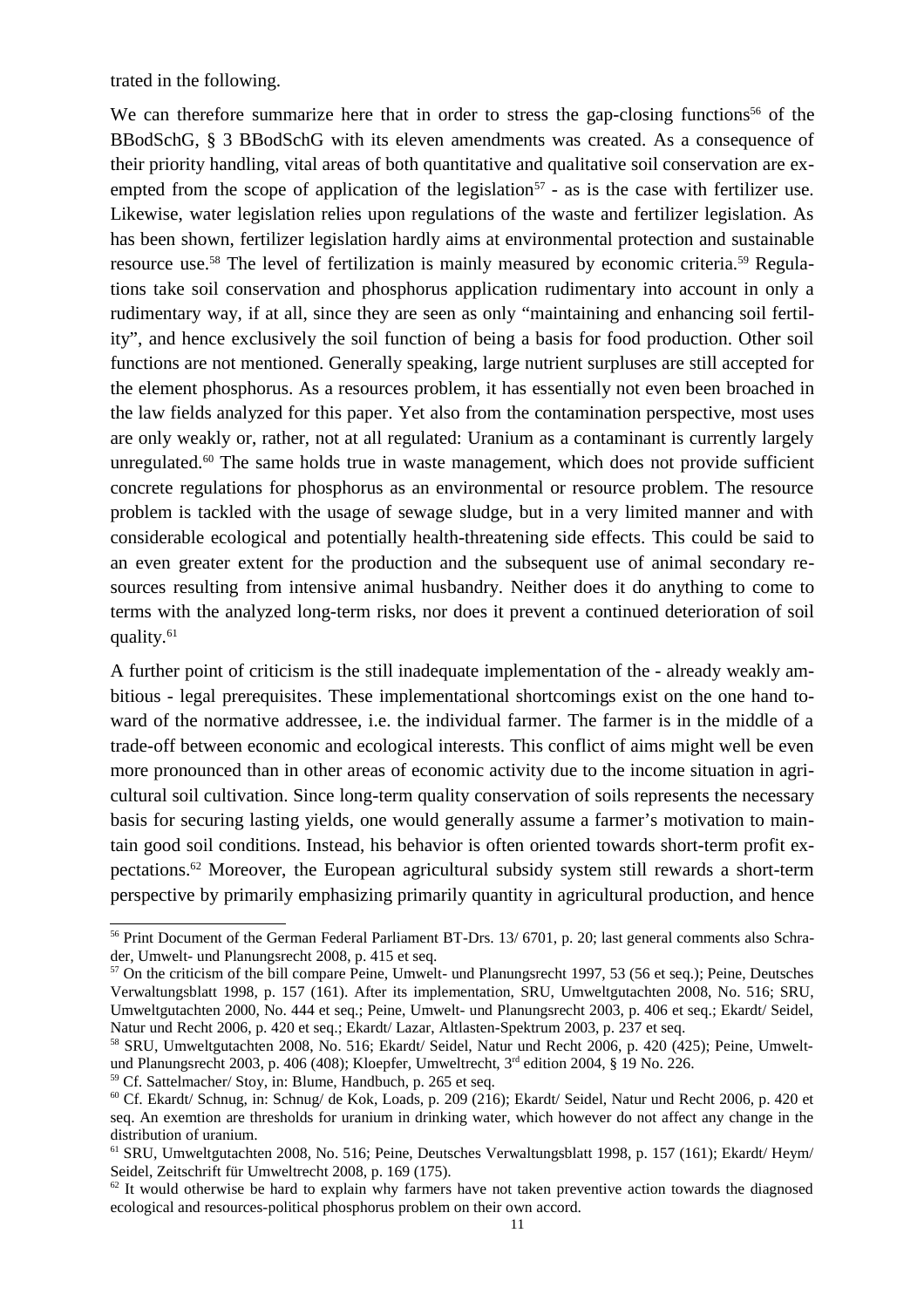encourages animal husbandry, which is problematic from an ecological and resource policy perspective. Shortcomings in implementation continue on the applied normative level. If monitoring takes place at all<sup>63</sup>, then such action resulting from implied responsibilities of the DüngV is assigned to the agricultural administration, whose primary task is to represent the interests of agricultural operations. Since administrations give priority to realizing sectoral interests when it comes to implementation of legislation, one can hardly expect increased commitment on their part in respect to resources or environmental policy goals; existing loopholes are mostly used in favor of other interests, and enforcement of the incredibly modest legal requirements is neglected.<sup>64</sup> Sadly but unsurprisingly, consumers are often quite pleased with the alleged (short-term) low price of food.

The reasons for short-sightedness and the subordination of ecological and resource-political questions go deeper than the explanation of economic and administrative self-interests might indicate. Ultimately, it is a multi-layered vicious circle involving farmers, consumers, politicians, law applicants, fertilizer producers and others that mutually strengthens certain basic attitudes contributing to this context, since all participants are jointly dependant on each other.<sup>65</sup> This is why agriculture in its current orientation towards increasing short-term profit next to economic self-interests is also aligned to traditional values (such as "production increase", illustrating the underlying concept of the omnipresent growth paradigm). Further, anthropogenic constants such as the "narrow" space-time focus of human emotionality on the here and now as well as habits, suppressions, and convenience will presumably make it rather difficult for most of those involved to face a long-term and currently "not visible" phosphorus problem in a resolute manner. Moreover, there is a problem with public goods: All those involved know that possibly the ecological problem dimension and definitely the resource-problem dimension in respect to phosphorus cannot be resolved by single individuals, which makes action often less appealing. These are generally the same problems that prevail within every societal transition towards increased sustainability.

# **3. Reformation options and limitations of the administrative law approach in soil conservation**

Hoping for a free play of actors and markets without government control (or the self-regulation of farmers<sup>66</sup>) in respect to the phosphorus question has proven unsuccessful, and our root cause analysis strives to explain why. One way of dealing with this problem could be to demand stricter, more ambitious, and more concrete command and control legislation, which in

<sup>&</sup>lt;sup>63</sup> The federal government and the German Länder have agreed, upon pressure from the EU Commission, that the implementation of parts of the DüngV will be controlled within 5 % of those operations which are funded by the EU, compare Weins, Zeitschrift für Umweltrecht 2001, p. 247 (247). Substantial findings of fertilizers in the environment are however a clear indication that control and monitoring of good practice is so far obviously only insufficiently taking place in Germany; this can only be limitedly resolved by checks of the (weaker) Cross Compliance which are required by EU subvention regulation; see SRU, Umweltgutachten 2008, No. 971.

<sup>&</sup>lt;sup>64</sup> For existing enforcement problems, compare SRU, Umweltgutachten 2008, No. 484, 533; SRU, Umweltgutachten 2004, No. 306; on general enforcement shortcomings in environmental law see Ekardt, Steuerungsdefizite § 6. Ramsauer, in: Koch (ed.), Umweltrecht,  $2^{nd}$  edition 2007, p. 96, takes it further and talks about enforcement deficits which reach as far as to a complete lack of enforcement.

<sup>&</sup>lt;sup>65</sup> On the double vicious circle and generally on reasons for non-sustainability Ekardt, Cool Down: 50 Irrtümer über unsere Klima-Zukunft – Klimaschutz neu denken, 2009, chapter II.

<sup>66</sup> On basic opportunities and limitations of self-regulation and free markets see Ekardt/ Meyer-Mews/ Schmeichel/ Steffenhagen/ Welthandelsrecht und Sozialstaatlichkeit – Globalisierung und soziale Ungleichheit, Böckler-Arbeitspapier No. 170, 2009, chapter 3.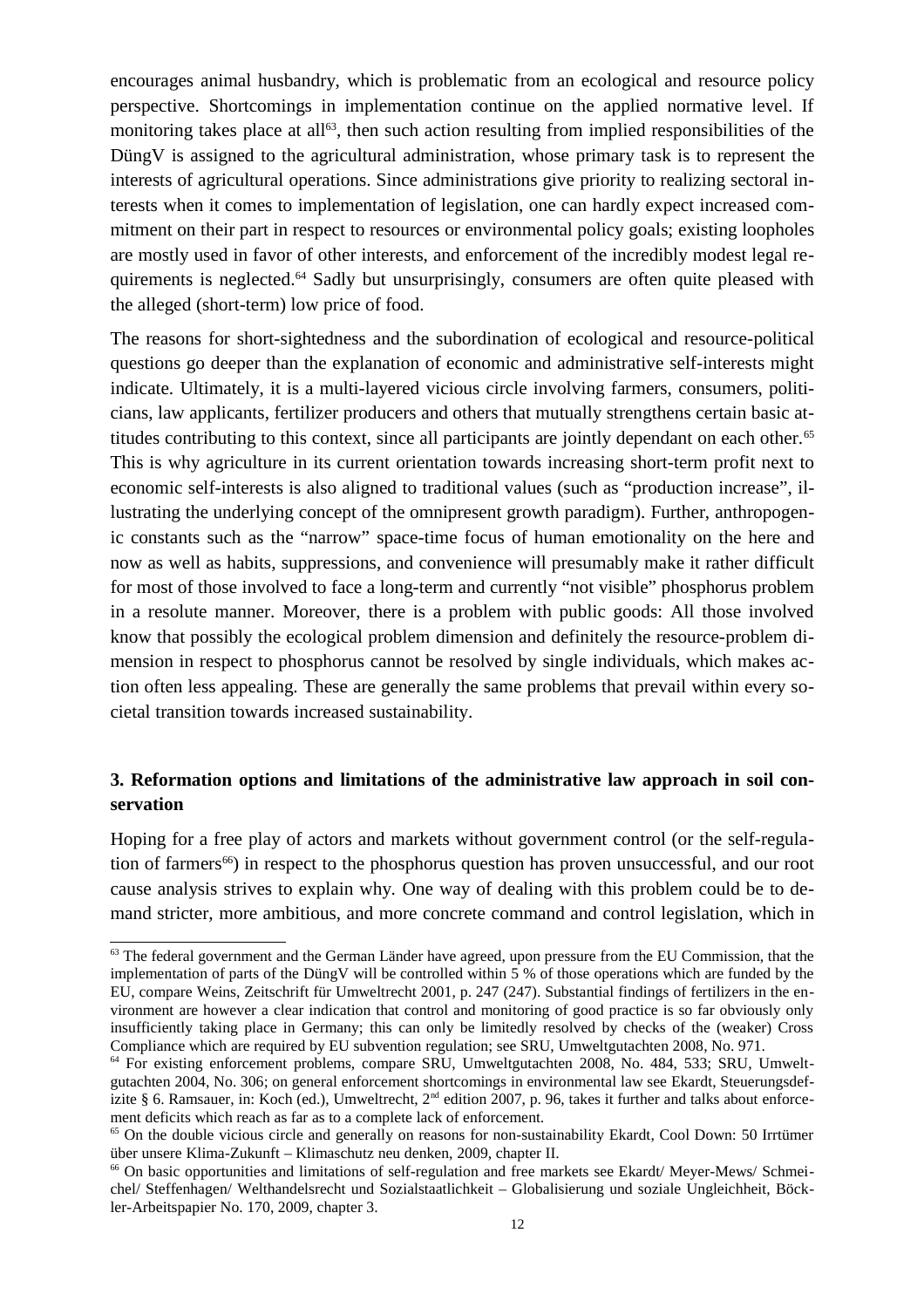fact appears to make sense on first sight from a transparency, motivation and ecology perspective. Preferentially, the EU-level would appear to be appropriate since phosphorus does not solely represent a national issue, either from a resource-political or from an environmental policy perspective. Although phosphorus contributes essentially to eutrophication, the EU nitrate directive<sup>67</sup> only regulates nitrate application in agriculture. Perhaps regulations on the application of phosphorus could be implemented in the nitrate directive, or a separate phosphorus directive also taking on the resource aspect could be established.<sup>68</sup> All of this and hence a European precautionary concept for soil and resource protection is so far lacking. Similar steps could be required on the national level, for instance a redefinition of the term "code of good practice", since the boundary between fertilization and overfertilization has so far been drawn where further yield and quality increase is no longer possible by simply applying more fertilizer. The required amount of fertilization from an ecological and resources-policy point of view then is already exceeded since that limit stands below the agriculturally-defined optimal fertilization intensity.<sup>69</sup> From a resources and environmental policy perspective, this could be normatized accordingly. From a consumption perspective, decreased yields are quite justifiable in the face of the wasteful food handling in western societies (disposal rate, high meat consumption).<sup>70</sup> Moreover, instead of using the surface balance in order to measure the nutrient balance, the more comprehensive and implementation-friendly enterprise balance should be applied, since the latter includes all nutrients going into and leaving the pool, such as seeds, fertilizer, feed, animal, crop yield and farm fertilizer.<sup>71</sup> Last but not least, slurry as a by-product of factory farming as well as phosphorus use in feed ought to be reduced structurally. As an alternative, lower limits in applying farm fertilizer as well as refraining from using additional mineral fertilizer could be discussed in order to encourage faster closed-loop cycles such as those in organic agriculture.<sup>72</sup> In addition to the above it would be necessary to improve enforcement of the respective regulations. This could be achieved by concrete norms, stricter monitoring and a legal basis not subject to governmental discretion.<sup>73</sup>

Although such (and perhaps also other) reform options in respect to phosphorus fertilization would be quite welcome, and have been discussed in part for a long time (of course without implementing them), there are a number of reasons for assuming that the administrative regulatory approaches described in this paper will not in the end succeed in solving the resource and environmental problem of phosphorus:

First, the enforcement problem in agriculture can hardly be solved with a command and control regulatory approach, since an endless multitude of minimal processes would need to be monitored. The vision of a "policeman on every tractor" is hardly realistic.<sup>74</sup>

 $67$  Directive No. 91/676/EWG on the protection of waters against pollution by nitrate from agricultural sources, December 31, 1991, ABl. L No. 375, p. 1 et seq.

<sup>68</sup> Similar to this also Härtel, Düngung, p. 387.

<sup>69</sup> Kloepfer, Umweltrecht, § 19 No. 232; Sattelmacher/ Stoy, in: Blume, Handbuch, p. 265; Salzwedel, Natur und Recht 1983, p. 41 (42). The complex agricultural debate on defining "optimal" fertilization timing cannot be traced here due to space limitations and the specific focus of the paper.

 $70$  New studies show that approximately 40 % of global food production is not consumed. For the uneconomical handling of foodstuff in western societies compare Stuart, Waste, 2009; FOE, Checking out the environment, 2005; Henningsson et al., Journal of Cleaner Production 2004, p. 505 (512). This number might be estimated quite conservatively, since reports state that alone one third of food in households is thrown away.  $71$  SRU, Umweltgutachten 2008, No. 1005; Frossard et al., Phosphor, p. 107 et seq.

 $72$  It is important to mention that agriculturally applied phosphorus is 100 % plant available, which must be considered accordingly when determining the supply rate.

<sup>73</sup> SRU, Umweltgutachten 2008, No. 971, Ekardt, Steuerungsdefizite, § 21.

 $74$  In 1998, the evaluation of European environmental-agrarian actions showed that despite annual administrative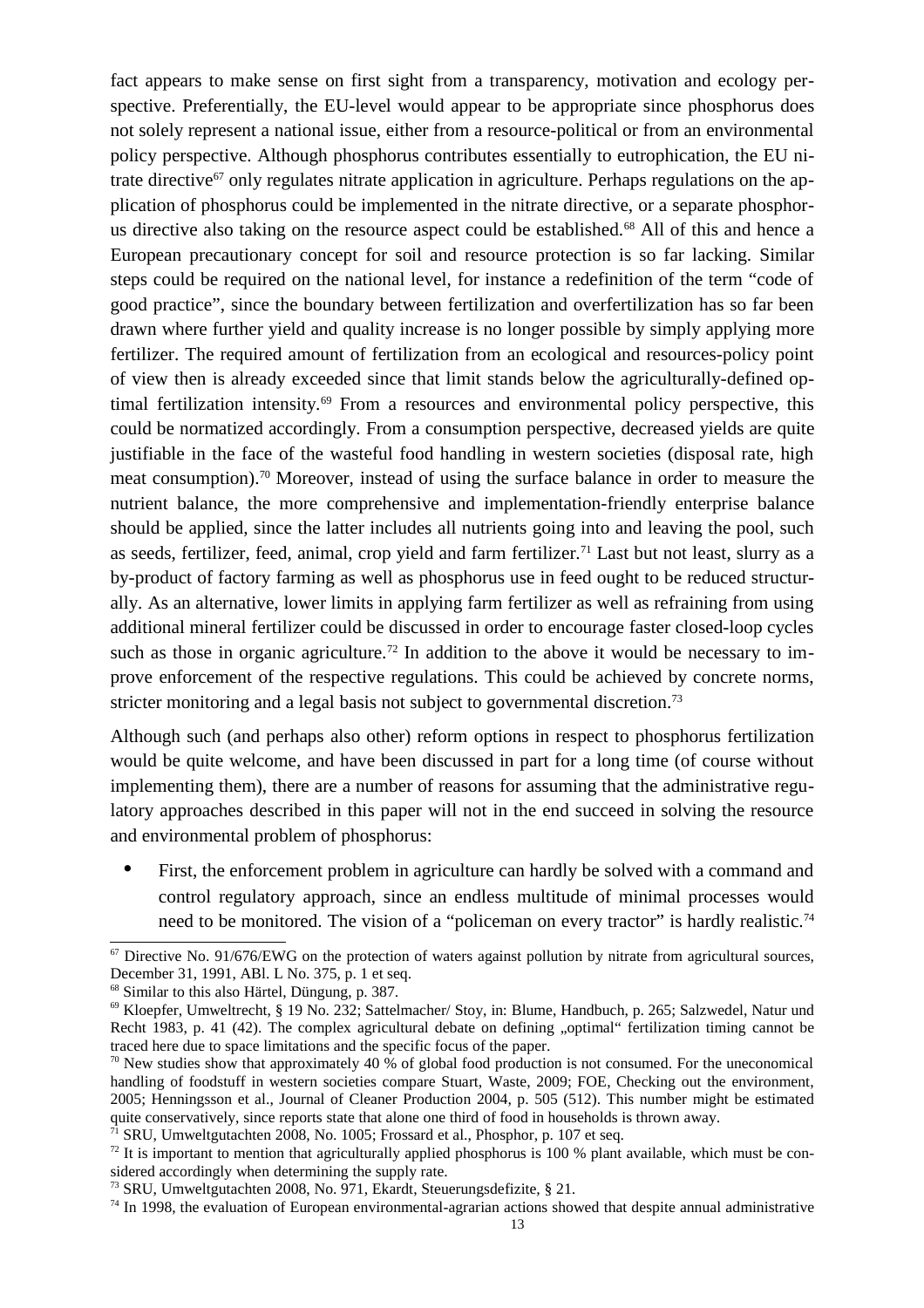Also, as has been shown, one cannot count solely on self-regulation in agriculture and elsewhere.

- Administrative approaches (command and control) often have the disadvantage that they unexpectedly shift environmental problems to other areas.75 If the EU were to decrease phosphorus use, this might trigger intensified cultivation outside of the  $EU$  – or a massive increase in the likewise not unproblematic use of green genetic engineering.<sup>76</sup>
- There is one problem inherent to all similar legislative solutions: administrative legal systems are often prone to individual case-based exceptions, discretion or weighing. These expectations can often thwart the spirit of the legal norm through frequent application.
- Further, it is difficult to translate aspects such as "long-term preservation of food security" into administrative legal criteria (command and control) since they do not directly correspond to individual fertilizer application.<sup>77</sup>
- This leads to our central point: The essential problem of the ecological impact and even more so for the resources problem is demonstrated not so much with single fertilization. Rather, it is the cumulation of many, and when taken separately, insignificant fertilizer applications and the resulting excess fertilization, as well as mass production. This also holds true for the significant contribution of agriculture to climate change by energy-intensive fertilization, methane-releasing livestock farming and other environment-affecting issues. Regarded individually, the single adverse effects on the natural and aquatic environment often seem not to be sufficiently relevant, yet in total, they add up to substantial relevant adverse effects.

It is therefore necessary to find a regulatory approach that captures the required holistic perspective. Only a real decrease in the total quantity of all phosphorus used (ultimately on a global scale) and at the same time much more enhanced phosphorus recycling can actually achieve the necessary resource conservation while at the same time alleviating ecological impacts. Absolutely central to this thinking is the realization that creating regulations solely focusing on efficient phosphorus application will not be sufficient. Indeed, any reduced phosphorus application "per plant" in the current food crop system represents prima facie a gain. However, if at the same time the area of currently unused land is increasingly used for e.g. feed crop cultivation (triggered by globally rising meat consumption) or for bioenergy plants,

expenses of 700 Mio Euro, no effective controls were possible and that some responsibilities in the practical field were just not controllable; compare Möckel, Zeitschrift für Umweltrecht 2007, p. 176 (177); on general legal regulations in agriculture and enforcement deficits in Germany, SRU, Umweltgutachten 2008, No. 971; SRU, Umweltgutachten 2004, No. 306, 322; Ekardt/ Heym/ Seidel, Zeitschrift für Umweltrecht 2008, p. 169 et seq.

 $75$  On the disadvantages of criteria or administrative legislative approaches ("command and control") in respect to environmental policy-related quantity problems (and the often found superiority of economic tools) Ekardt/ von Bredow, in: Leal, Aspects; Ekardt/ Hennig, Zeitschrift für Umweltrecht 2009, p. 543 et seq.

<sup>&</sup>lt;sup>76</sup> Perhaps green genetic engineering can contribute to a more efficient phosphorus usage in the field of animal feed by producing transgenic corn types. Nonetheless, using genetic engineering often proves to be at best a "second-best" solution. The use of genetic engineering collides on a principle level with the sustainability aspect of not triggering any irreversible processes. Yet the usage of genetic engineering mainly distracts from important concerns about a healthier, less meat-based diet and less pesticide as well as less fertilizer-dependant, less industrialized agriculture practices. Irrespective of the finiteness of phosphorus as fertilizer, the application of genetically modified products (such as seeds) is limited in developing countries due to high pricing. On some problems of the legal treatment of genetic engineering compare Ekardt/ Hennig/ Wilke, JbUTR 2009, p. 157 et seq.; Ekardt/ Hennig, Natur und Recht 2010 (forthcoming).

<sup>77</sup> Examplified in food security and bioenergy Ekardt/ Hennig, Zeitschrift für Umweltrecht 2009, p. 543 et seq.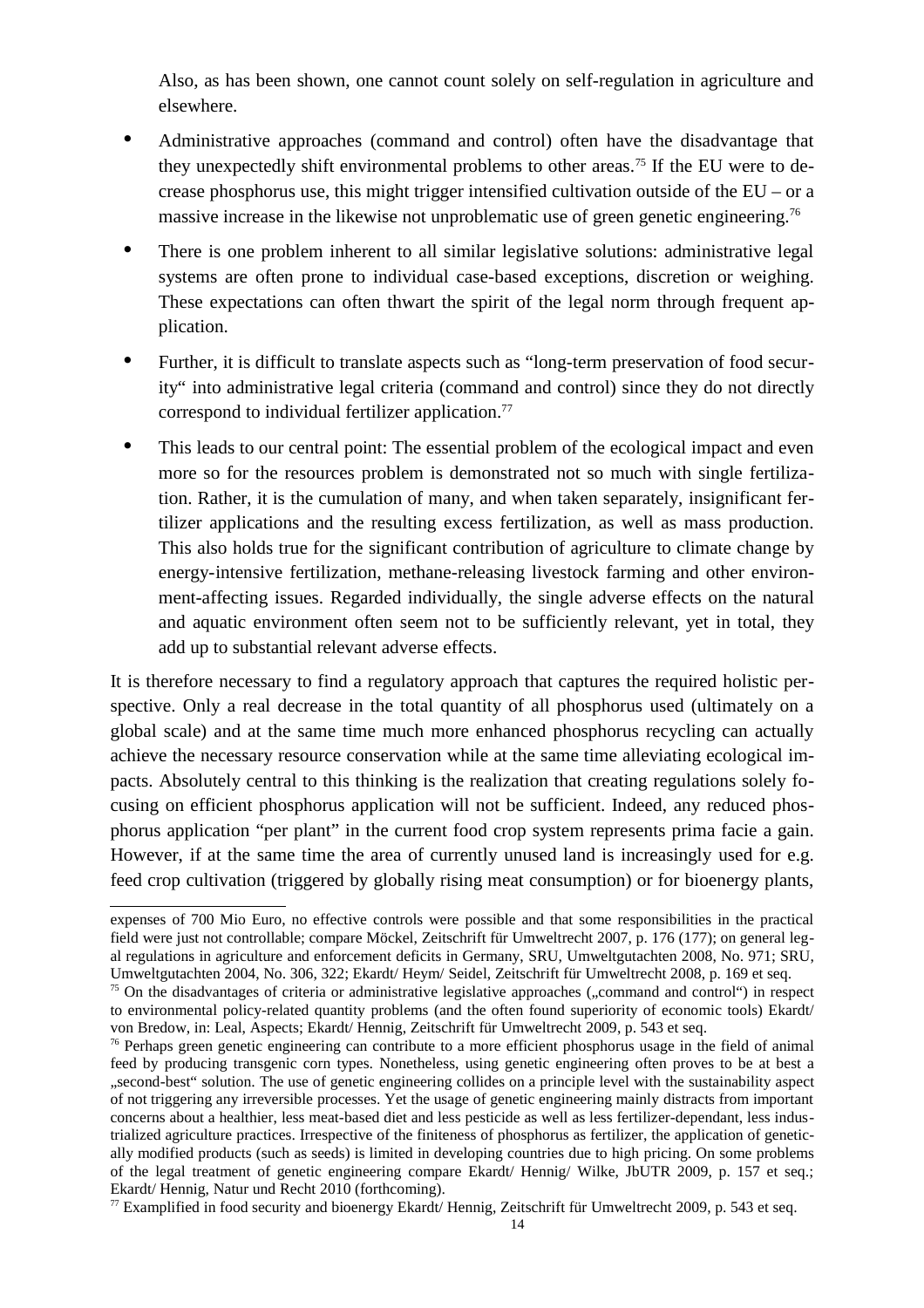the required absolute reduction in phosphorus use cannot be met. This problem of impending rebound effects is currently being realized in the climate change discourse - and even here not often enough - yet it also exists within the resource problematic.<sup>78</sup> It should further be pointed out that the resource problem can ultimately only be solved on a global scale. A reduction of phosphorus in the EU would certainly help the ecological problem of waterways and soils, yet the resource problem would remain – increasingly declining global phosphorus supplies would likely be used elsewhere.

Our global food security would not be put at risk, because any genuine quantity regulation that included manure measurement would make the production of food of animal origin unattractive (one calorie of food from animal origin requires four to twelve plant-based calories), and so food security would probably be stabilized (also because of the gained phosphorus savings). This is likely to result in the promotion of ecologically advantageous, cycle-oriented forms of land use such as organic farming. Apart from natural circulation systems on farms, the agenda could be set for consistent efforts to recycle phosphorus from residues, such as from the sewage sector or the waste industry, back into agriculture. From an ecological and health perspective, this implies to clearly counter-acting the impending overload of soils with heavy metals and organic pollutants through new, recycling and treatment concepts<sup>79</sup>, a task which has not been sufficiently integrated in the past.

The fact that thoughts on small-scale regulatory improvements almost exclusively dominate the debate despite the obvious frictions presented might seem more remarkable than it actually is. The previously described individual types of motivation of the public, entrepreneurs, legal practitioners and politicians do indeed promote approaches which may demand no substantial behavioral changes of those involved. Rather, they seemingly provide "technical problem solving".80 Apparently, most people involved fear nothing more than some sort of debate on "abdication", in which the durability and global realization of our occidental resource use (for example our high meat consumption) would need to be discussed in depth and not only in the language of euphemistic speeches. If at this point (predictably) many administrators, lawyers, and others might possibly try to avoid the debate by pointing out that such a new approach might not be "politically enforceable", and thus cannot be further discussed, then the existing majority options in western countries are, of course, correctly described. Admittedly, this would then (1) not be an objective practical constraint, but an (explainable, see above) behavior of concrete people in politics, administration, the public and farming community, for which all these would need to take responsibility, especially in respect to resulting consequences. Further, one should then (2) plainly admit that a real solution to the phosphorus problematic thus probably cannot be attained, with all the highly negative long-term consequences of such a "business as usual" policy.<sup>81</sup>

 $78$  For biogenergy, its ambivalences and the impending rebound, compare Ekardt/ von Bredow, in: Leal, Aspects; on a general perspective of climate-related rebound effects see Ekardt, Cool Down, chapter II-III.

<sup>79</sup> Cf. indications in Schnug/ Ekardt/ Haneklaus/ Schick, Oekologie & Landbau 3/ 2008; 52 et seq. Relevant examples for such concepts are the EU-project SUSAN which is devoted to the nutrient recovery from sewage sludge, www.susan.bam.de, phosphorus recycling from municipal sewage sludge at Berliner Wasserbetriebe, www.bwb.de, and respectively the Ostara project, www.ostara.com.

<sup>80</sup> This is also being criticized by Valentin/ Beste, Der kritische Agrarbericht 2010, p. 178 (180).

<sup>&</sup>lt;sup>81</sup> It is also possible to additionally ask why this is so little discussed in the legal, political and environmental discourse. Just as in practical politics, one can often observe that fundamental problems are not being picked out as central themes on the one hand. But then in contrast the "practical" *real* implementation of e.g. certain existing regulations receives rather little attention, too. The discussion therefore often remains on a "middle level" as concrete new thresholds, without systemically asking to which extent a given set of problems can be solved with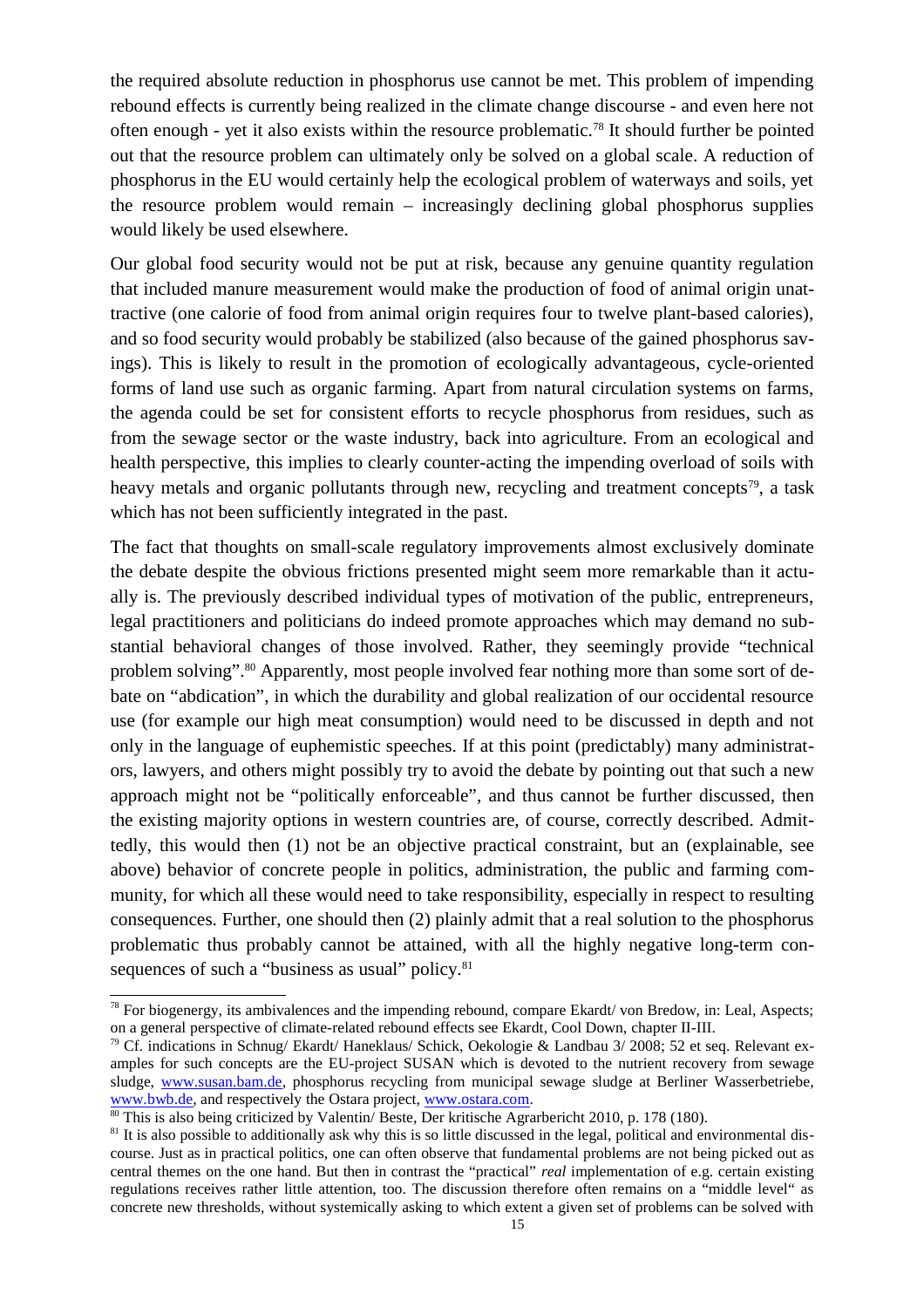# **III. Soil protection through economic instruments such as subsidy reform, charges, and certificate markets? Also on social justice**

A global approach to quantity control is simpler to enforce, prevents shifts in location, – because one cannot avoid quantity control anyway -, removes the rebound problem and ideally tackles a given problem (also in the case of phosphorus) at its roots. Global quantity control can therefore be, where necessary, less bureaucratic and democracy-friendly since the legislative body and not the administration with their multifaceted actions for concretization make the real decisions. Further, quantity control potentially provides more freedom since within a given quantity frame it leaves the freedom of decision to the citizen.<sup>82</sup> However, what is not implied is that such a quantity regulatory approach should generally take over in soil protection; even in those areas where it would be appropriate to have such an approach (such as in the context given), it might become necessary to develop additional administrative law regulations, as for instance for the use of sewage sludge, which on the one hand should be increasingly used, yet this is only possible under certain ecological and technical premises.

An obvious tool for phosphorus quantity regulation<sup>83</sup> could be a clear rearrangement of EU subsidies for the agrarian sector towards subsidies of environmental services, away from mass production and livestock farming. This stands to reason also from a fiscal perspective and for world trade legislative reasons. An alternative or even better cumulative effect would be the introduction of a fee on mineral fertilizer. Such a possibility has been discussed for some time already for the nutrient nitrate<sup>84</sup>, but it is also plausible for phosphorus.<sup>85</sup> Instead, one could practice friendly enforcement with respect to fertilizer producers.86 If in the case of phosphorus resources implications should be covered apart from ecological ones, taking also generally into account the global agrarian market and the extremely important animal feed market, then certainly a European or even global fee would be appropriate. Due to the time lag of effects it is important to start as soon as possible with these suggested measures. First results, particularly in respect to eutrophication, are likely to be visible only in several years or decades; and also the resource problem demands quick action.

An approach focusing on raising taxes would simultaneously tackle many other problems beyond the phosphorus issue (see IV below). The same affect as that provided by a tax could perhaps be achieved with a certificate-approach similar to the global greenhouse gas emission trading system, by creating entitlements to phosphorus and by gradually reducing phosphorus certificates on the global scale. A further alternative might be provided by a general certificate approach on land use, which could be linked to a completely newly designed European and global greenhouse gas emission trading system. The latter approach would establish different,

such an approach and what enforcement will finally look like.

<sup>&</sup>lt;sup>82</sup> Generally on these aspects of economic respectively quantity regulation tools, see Ekardt, Demokratie, chapter VI E.

<sup>&</sup>lt;sup>83</sup> We are using the term quantity regulation here for tools which specifically influence the quantity of a resource (here: phosphorus). In contrast to many environmental economists, the term is also used for describing approaches which do not specifically assess the quantity but convey this indirectly via pricing (e.g. fees, taxes or eliminating subsidies).

<sup>84</sup> Compare SRU, Umweltgutachten 2004, No. 324 and following; SRU, Umweltgutachten 2008, No. 1006 et seq., whereas the requirement of a nitrate fee has given way to a nitrate surplus fee; also compare Ekardt/ Weyland/ Schenderlein, Natur und Recht 2009, p. 388 et seq.

<sup>&</sup>lt;sup>85</sup> This is being approved by Möckel, Zeitschrift für Umweltrecht 2007, p. 176 (177).

<sup>86</sup> SRU, Umweltgutachten 2004, No. 324; Möckel, Zeitschrift für Umweltrecht 2007, p. 176 (177).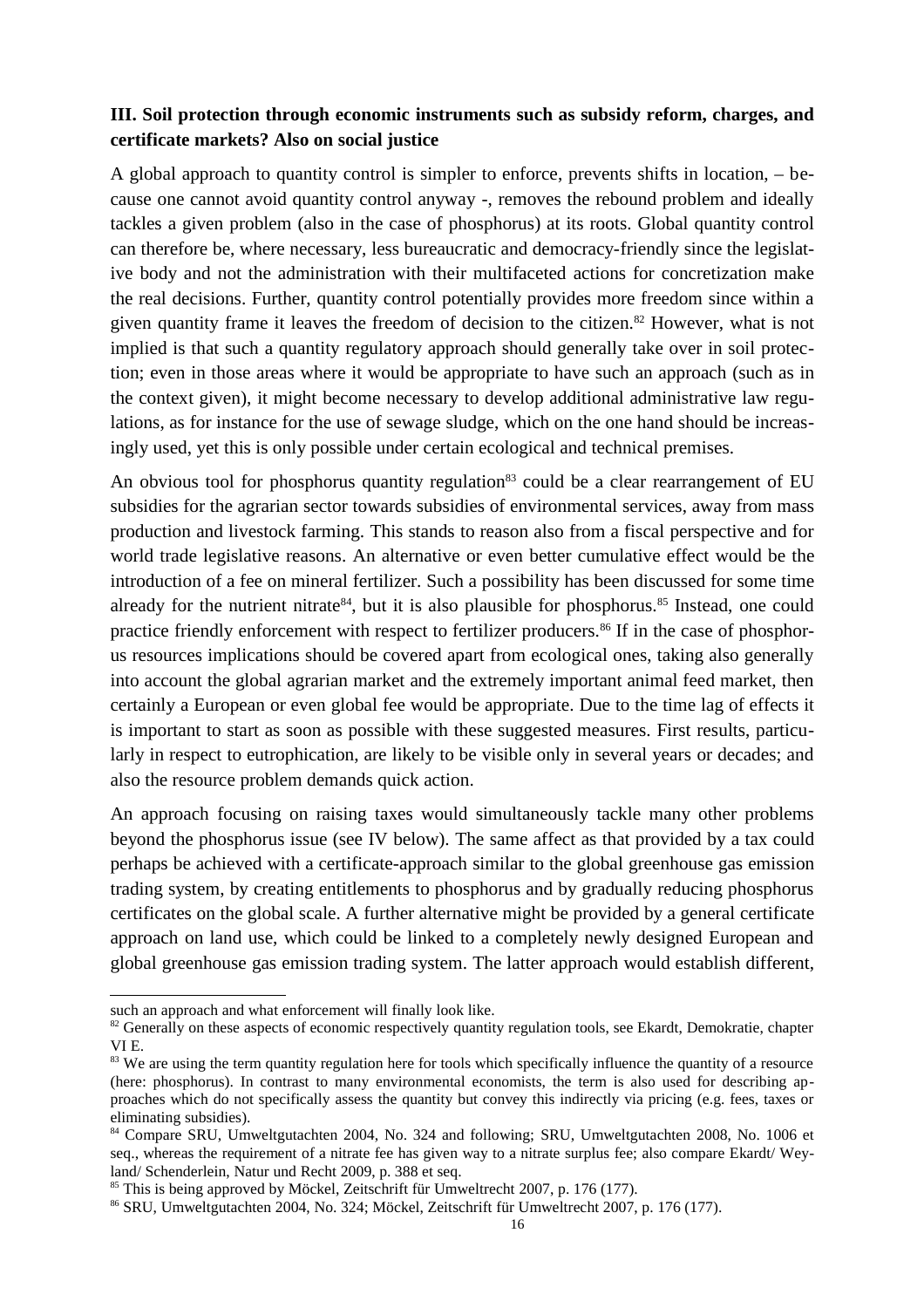typified land use type certificates depending on the degree of their ecological relevance and would then again gradually reduce them on the global scale. From a climate-policy perspective, including land use is in any case on the agenda, however, severe enforcement difficulties are expected (also on the operative level due to determining the ecological value of certain areas and land use types) – however, they will be even more apparent in administrative legislative global solutions.<sup>87</sup> The easiest approach might well be to establish a parallel global certificate market for phosphorus and for greenhouse gas emissions. A subsequently resulting price and cost pressure and the resulting changes in land use would certainly also be indirectly beneficial to other land use problems (this is further elaborated in the following section).

In European law, article 9 WFWD on the imperative of rendering tasks economical, suggests an economic solution for the phosphorus issue especially in respect to waterways anyway. According to current prevalent belief, fertilization is considered only as a form of water usage, not as a water service since it does not comply with the definition given in article 2 no. 38 WFWD. Article 9 section 1 sub-section 1 WFWD demands that also those which are not water services must take on an appropriate share for the cost recovery of providing such water services if they are to some degree responsible for these costs. Accordingly, sectors such as for example agriculture in fact need to bear the (additional) costs that result from overapplication of fertilizers in wastewater treatment for the provision of drinking water (this also includes extracting e.g. uranium). Finally, water quality impairments linked to fertilizer production could also be taken into account.

Phosphorus use and, in general, any administrative law or quantity control approach eventually leads to implications for social distributive justice. This not only refers to conflicts between economic freedom and the protection of physical preconditions of freedom (in parts also guaranteed by fundamental/ human rights), which are always present in environmental protection.<sup>88</sup> Rather, it refers to secondary effects that arise from the resulting compromises between these different rights in environmental policy. In other words, harm and benefit arising from phosphorus application do not always align. This problem has a national and global dimension.<sup>89</sup> Declining phosphorus reserves are likely to result in higher prices and quality degradation due to higher heavy metal loads. While industrialized countries are still able to pay prices for higher quality and fertilizer in general, developing countries are likely to face severe availability and accessibility problems. Moreover, soils in the southern hemisphere are currently exposed to substances such as uranium for a production that is mostly consumed in industrialized countries. However, especially these questions on distribution speak for quantitative regulation rather than administrative law regulation since in the former case it is not problematic to side with social adjustment payments, such as paying higher prices for foodstuffs and other commodities.<sup>90</sup> Such compensation payments could for instance distribute the revenues arising from a charge or from a certificate system auctioning per capita to the citizens of every state. Another option would be to partially or completely frame them as a North-South transfer.

<sup>&</sup>lt;sup>87</sup> For further development options of the European and global greenhouse gase emission trading system see Ekardt, Cool Down, chapter III; Ekardt/ Exner/ Albrecht, Carbon & Climate Law Review 2009, p. 261 et seq.

<sup>88</sup> More in Ekardt, Die Verwaltung 2010, Beiheft 1 (forthcoming).

<sup>89</sup> More detailed information may be found in Ekardt/ Heitmann/ Hennig, Gerechtigkeit, chapter III-VI; Ekardt, Cool Down, chapter III-V.

 $90$  For corresponding models view fn. 89.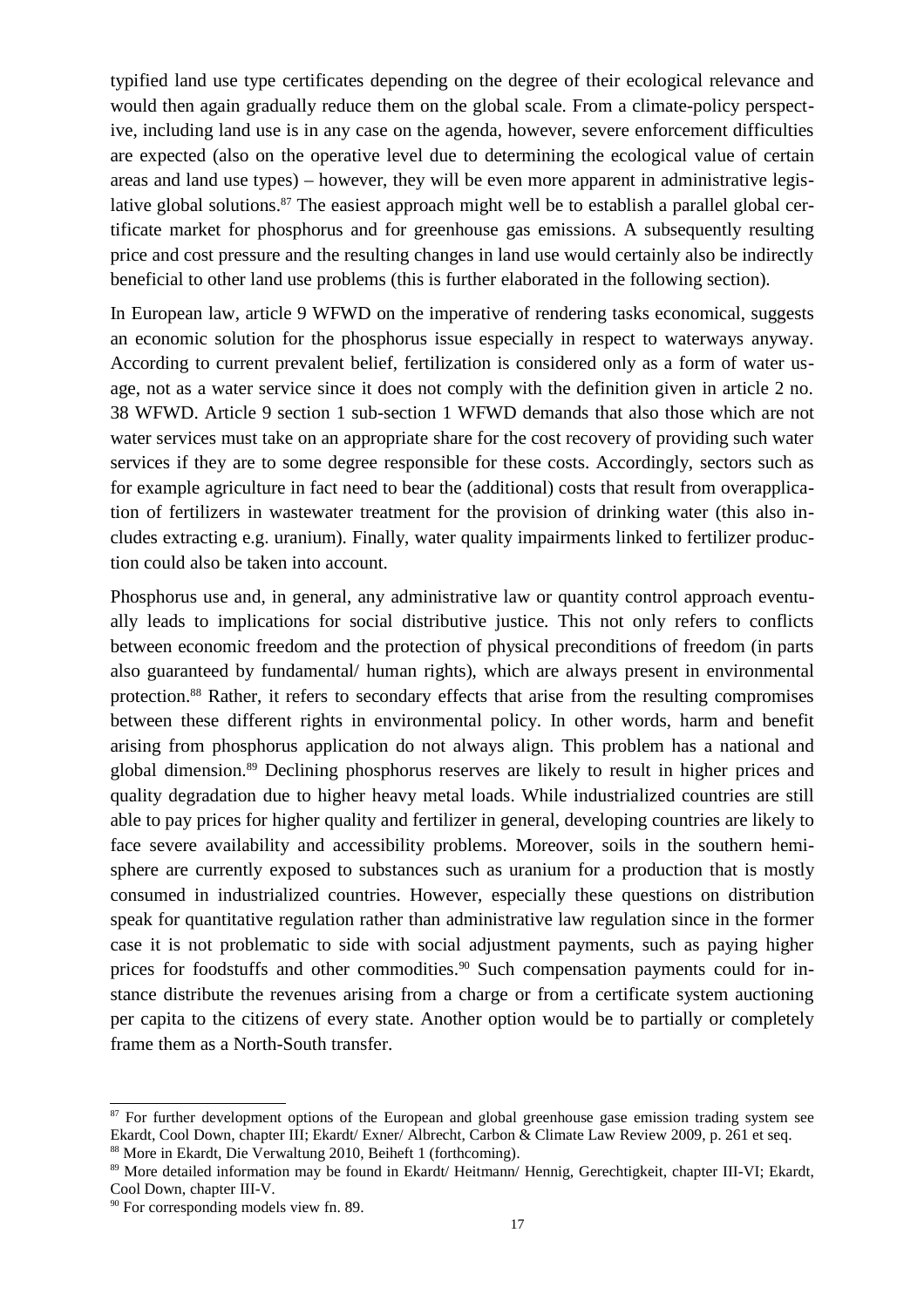#### **IV. Final comparison: Soil biodiversity as an additional problem in sustainability**

As has been stated before, a consistent quantity control in phosphorus management or land use would tackle different problems simultaneously: mass production, deforestation, land consumption, the climate problem, among other issues. Accordingly, we want to briefly outline an additional soil protection domain in a comparative manner. We want to highlight the interaction between soil (protection) and biodiversity. One of the main global problem fields is the loss of biodiversity connected with the deterioration of soils. The interconnection between these two domains is slowly being acknowledged in scientific discourse. Yet in reality, there is no cooperation and exchange between the responsible key actors in policy making.<sup>91</sup> The last time that key inventories in agriculture were conducted and published on international institutions was in 2008 with the World Development Report<sup>92</sup> and the report of the International Council on Agricultural Knowledge.<sup>93</sup> The current status quo analysis found in these reports confirms a manifold increase in land productivity as well as work productivity in European agriculture over the last century. The main reason for this productivity increase is reported to be, next to the mechanization of agriculture, the massive application of fertilizers and pesticides as well as the cultivation of high-yield crops. One of the globally most important causes of loss of biodiversity relates to agriculturally induced changes of natural ecosystems to areas for crop production.<sup>94</sup> In respect to genetic variety, agricultural breeding practices and research which are exclusively devoted to marketable species have resulted in 90 % of the world's crop production depending on only ten plants. Subsidy mechanisms, industrialization of cultivation and processing, as well as only a few globally active food production companies dominating the market are the main reasons for this development. Over the last fifty years, availability and subsidy of pesticides and fertilizers have essentially led to an irrecoverable loss of about 70 % of genetic variety in agricultural crops.<sup>95</sup>

The European Union<sup>96</sup> and (for instance) the German government have programmatically committed to contain and, respectively, stop the loss of biodiversity by 2010. On the national level, the populations of the majority of species which are typically found in our cultural landscape are supposed to be secured by 2015. Moreover, biodiversity in agro-ecosystems will be significantly increased by  $2020$ .<sup>97</sup> Still, knowledge gaps in biodiversity remain and scientific bindings can still be considered insufficient in some areas. Therefore, the European Commission<sup>98</sup> as well as above-cited studies foresee an increased need for research in these areas in order to establish a better founded basis for political action.<sup>99</sup> In Germany, these measures should for example comprise a more stringent integration of relevant measures in respect to soil biodiversity into agronomic legislation. Further, the principle of the code of good practice must be reassessed or substantiated as a minimum requirement, insofar as that all areas make a contribution to the conservation of biodiversity; compile, by 2010, integrative strategies for increasing agro-biodiversity; and establish adequate consulting, funding and monitoring in-

 $91$  See Seidl/ Fry/ Joshi, GAIA 2003, p. 187 et seq.

 $92$  The World Bank (ed.), World Development Report 2008: Agriculture for Development, 2008.

<sup>93</sup> International Assessement of Agricultural Knowledge, Science and Technology for Development (IAASTD)

<sup>94</sup> Compare Giger/ Humi/ Portner/ Scheidegger, GAIA 2008, p. 280 (281).

<sup>&</sup>lt;sup>95</sup> Compare with other references Bongert/ Albrecht, GAIA 2008, p. 287 (288 et seq.).

<sup>&</sup>lt;sup>96</sup> Containing the loss of ecological varietey until 2010 and beyond – Conservation of ecosystem services for the good of humankind, KOM (2006), 216.

<sup>97</sup> National Strategy for Biodiversity, resolved November 7, 2007, p. 47.

<sup>&</sup>lt;sup>98</sup> Thematical strategies for soil protection, KOM (2006), 231.

 $99$  For this purpose, the EU, on July 19, 2008, put out a tender for a research contract on the "evaluation of tools within the scope of policies for protecting biodiversity within the 27 EU member states".